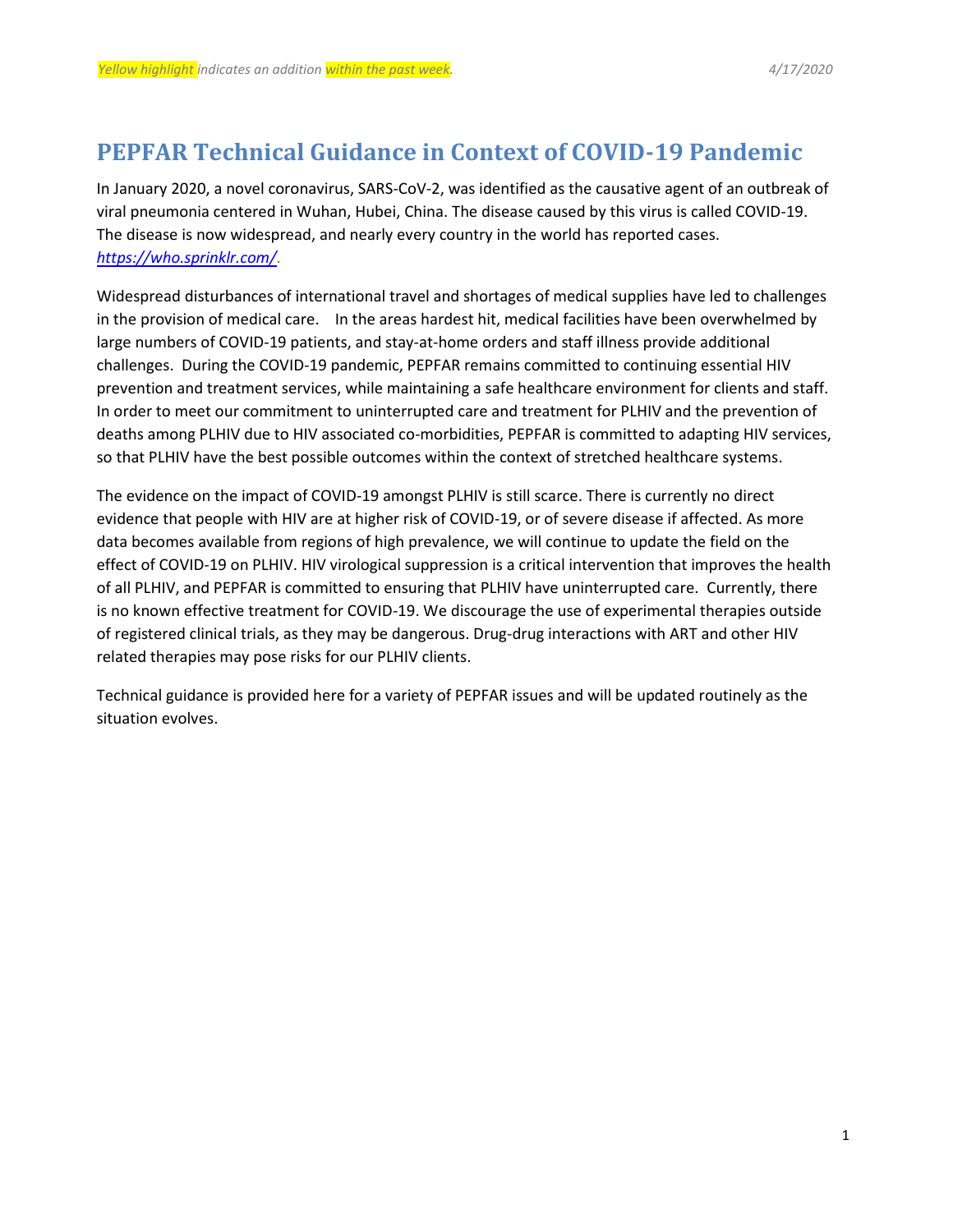# <span id="page-1-0"></span>**Contents**

| 1.  | Guiding principles for the provision of services in PEPFAR-supported countries during COVID-19 Pandemic  3 |  |
|-----|------------------------------------------------------------------------------------------------------------|--|
| 2.  |                                                                                                            |  |
| 3.  |                                                                                                            |  |
| 4.  |                                                                                                            |  |
| 5.  |                                                                                                            |  |
| 6.  |                                                                                                            |  |
| 7.  |                                                                                                            |  |
| 8.  |                                                                                                            |  |
| 9.  |                                                                                                            |  |
| 10. |                                                                                                            |  |
| 11. |                                                                                                            |  |
| 12. |                                                                                                            |  |
| 13. |                                                                                                            |  |
| 14. |                                                                                                            |  |
| 15. |                                                                                                            |  |
| 16. |                                                                                                            |  |
| 17. |                                                                                                            |  |
| 18. |                                                                                                            |  |
| 19. |                                                                                                            |  |
| 20. |                                                                                                            |  |
| 21. |                                                                                                            |  |
| 22. |                                                                                                            |  |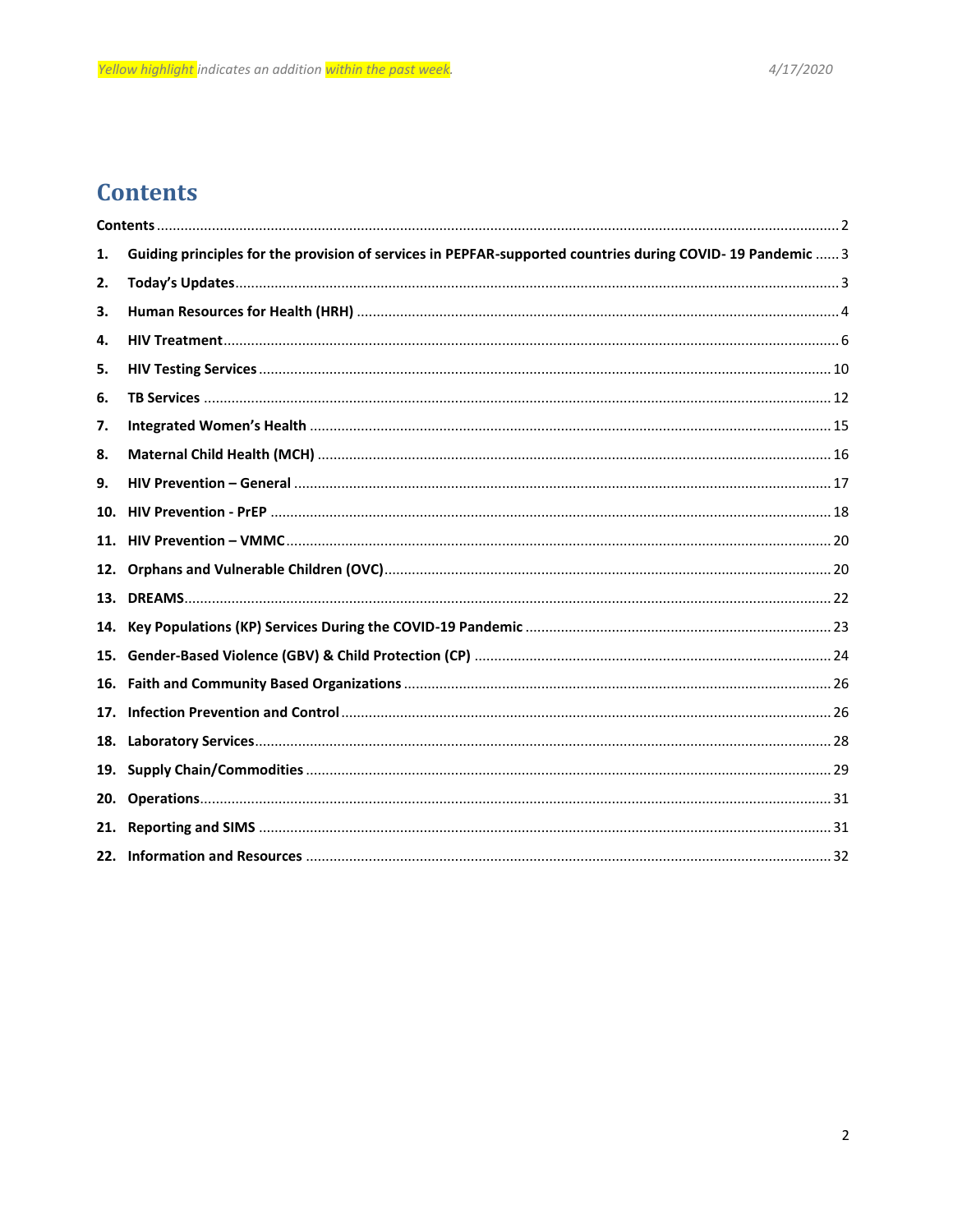# <span id="page-2-0"></span>**1. Guiding principles for the provision of services in PEPFARsupported countries during COVID- 19 Pandemic**

## *Protect the gains in the HIV response:*

Continuity of treatment for PLHIV is the foundation of PEPFAR programs during the COVID-19 pandemic. Several strategies are available and detailed in this document. Multi-month dispensing and decentralized delivery of medication form the basis of the PEPFAR strategy to maintain PLHIV on ART.

- *The safety of PEPFAR-supported staff must be assured. If client services cannot be adapted to be performed safely, they should not be performed.*
- *Reduce risk of transmission of COVID-19 among clients served by PEPFAR and PEPFAR-supported staff:*
	- o All PEPFAR programs are under Chief of Mission authority; therefore, country teams and implementing partners should follow Embassy Front Office direction on all programming that requires personnel movement.
	- o Minimizing patient contact with health facilities reduces risk to recipients of care and reduces the burden on these facilities. Health care facility visits should be limited to those that are medically essential.
	- o Community programming should support social distancing and the use of alternative methods of communication to maintain contact and provide support to enrollees. These methods include virtual and digital platforms such as calls, SMS, social media, WhatsApp. Plans should be in place to adapt programming should service be disrupted.
	- $\circ$  Group-based activities should follow local guidelines for mass gatherings, and in-person groupbased activities may need to be paused.
	- *In consultation with host governments, PEPFAR Operating Units (OUs) have flexibility to determine how best to continue to serve clients with HIV prevention and treatment services in areas affected by COVID-19 using the FAQs as a guide.*

# <span id="page-2-1"></span>**2. Today's Updates**

## **April 17, 2020**

- *Retaining and Protecting health care workers* see Human Resources for Health p.4
- *Virtual methods may be used to count clients as TX\_CURR* see HIV Treatment p.7
- *Advanced disease management questions* see HIV Treatment p.9
- *OVC virtual support and services*  see OVC p.20
- *Training Resource added* see Information and Resources p.32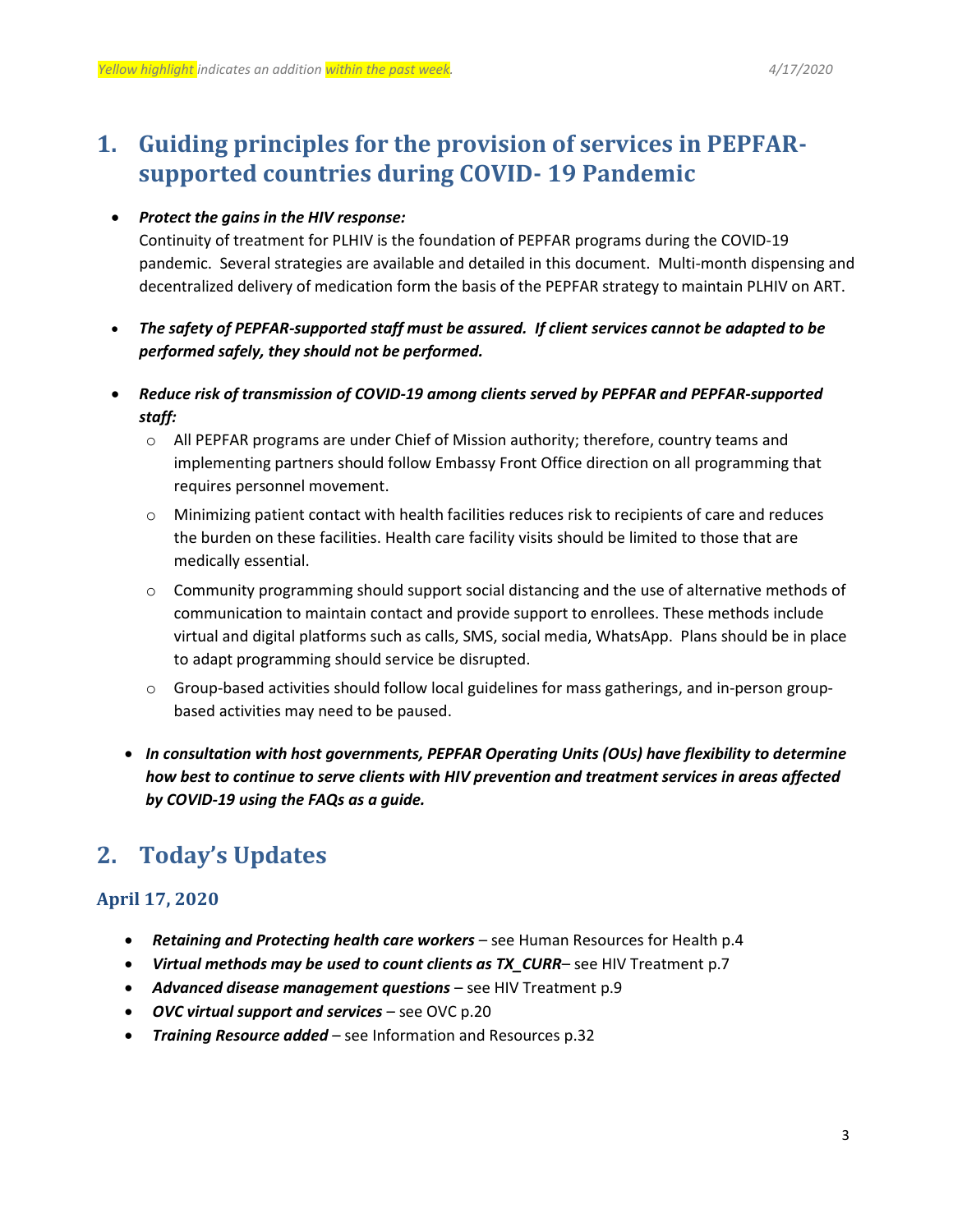# <span id="page-3-0"></span>**3. Human Resources for Health (HRH)**

PEPFAR-supported cadres should follow host government guidance on home visits and avoid unnecessary in-person interactions with clients in facilities and communities to reduce exposure to, and spread of, COVID-19.

## *How should PEPFAR-supported healthcare worker (HCW) staffing be modified to maintain essential HIV services?*

- Reconfiguration of service delivery teams
- Task shifting/**sharing**
- Redeployment

PEPFAR programs should be prepared to manage staff through these challenging times, which could include quarantine, infection, increased caregiving responsibilities at home, absenteeism or social disruption. PEPFAR programs should stay abreast of health worker challenges and constraints and should track and report all changes made to HCW staffing due to COVID-19 to PEPFAR country staff.

PEPFAR-supported HCWs should be prepared to deliver the essential HIV services using service delivery teams that may be rapidly and regularly reconfigured in response to staffing shortages. Staff should be prepared for task-sharing of essential services where allowed, and work with MOH and policy makers to allow emergency task-shifting where formal task-shifting policies are not in place. PEPFAR staff whose regular services may have been temporarily paused or delayed (e.g., VMMC, roving TA) should be repurposed and redeployed to support essential HIV services (e.g., treatment services). Refresh or build capacity in the new role through rapid training as necessary. Every effort should be made to retain the health workforce that PEPFAR supports, including repurposing into new roles to support HIV services for the duration of the pandemic and redesigning how services are delivered to make it safe for PEPFAR-supported staff to continue to work.

A critical element of the PEPFAR response to COVID is decentralized services. To this end staff may be temporarily repurposed to move services out of the facility and into the community wherever possible and safe. Staff may be reallocated to community-based ARV distribution for example. Where possible, digital applications or telehealth technologies should be utilized to remotely provide services. HCWs should be supported with the tools, airtime and data required, as well as training and scripts to use the technologies effectively and protect confidentiality and privacy. PEPFAR Technical Assistance (TA) providers should provide TA through telephone or digital applications in lieu of site visits.

### *What training is required to prepare PEPFAR HCW to respond to HIV in the context of COVID-19?*

PEPFAR-supported HCWs should receive refresher training in Infection Prevention and Control (IPC) to protect themselves and HIV patients from COVID-19. While delivering HIV services, all HCWs should be equipped to provide COVID-19 risk communications to at-risk populations and PLHIV. As appropriate to their HIV service delivery role, HCWs should be trained to screen HIV patients for COVID-19 and refer as required for testing and treatment. HCW should be provided with in-country COVID guidance and case referral information (hotlines, facilities, etc.).

All training should be provided virtually using online platforms or printed job aids. Use international and national sources whenever possible. WHO is regularly updating available COVID-19 trainings at: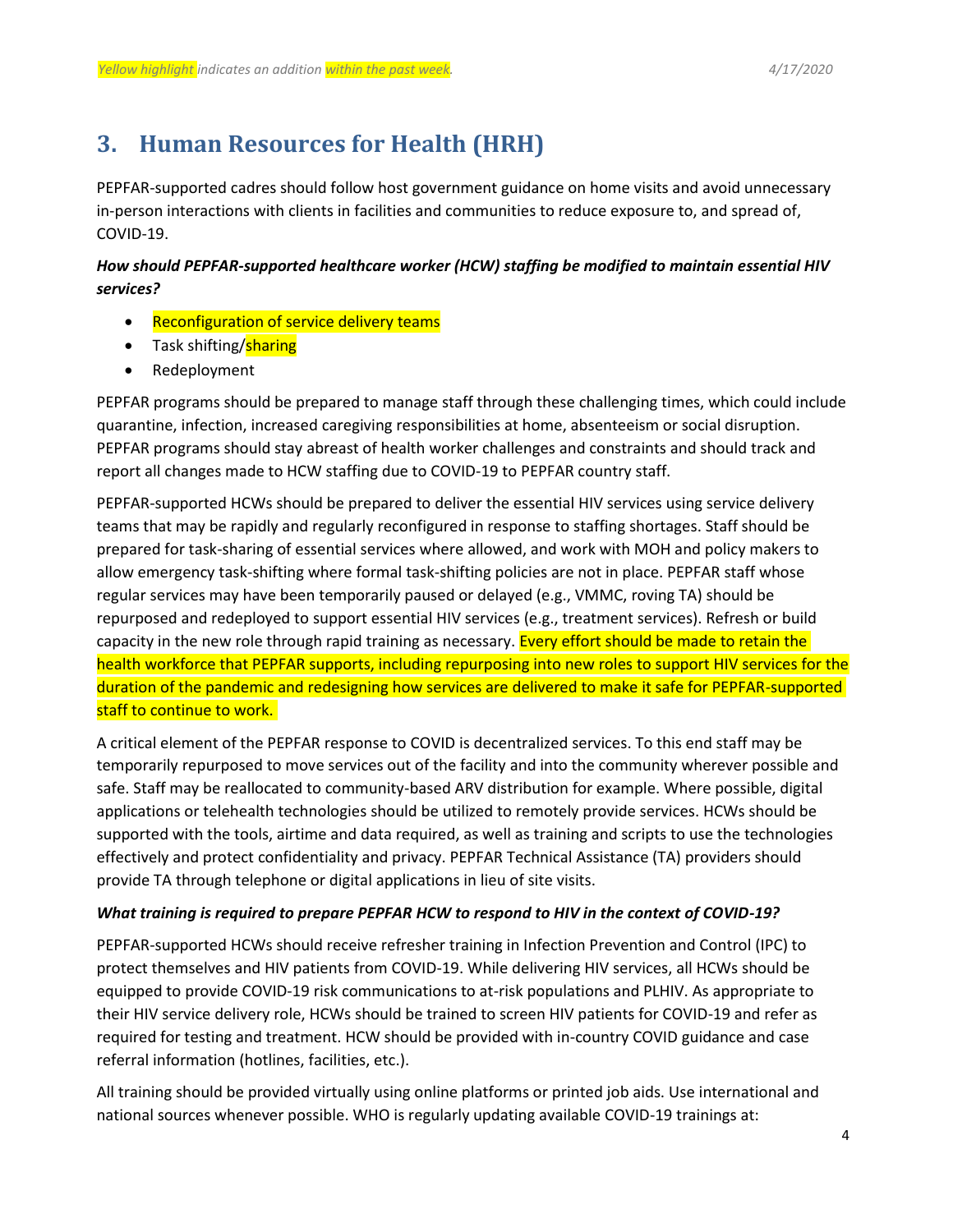[https://www.who.int/emergencies/diseases/novel-coronavirus-2019/training/online-training.](https://www.who.int/emergencies/diseases/novel-coronavirus-2019/training/online-training) Utilize digital applications such as WhatsApp, Facebook Messenger groups or the ECHO platform for regular and routine information sharing with HCW staff.

#### *What actions should be taken to safeguard PEPFAR HCW, beyond PPE?*

PEPFAR programs should follow host country and WHO guidance on minimizing HCW risk of contracting or spreading COVID-19. Identify every opportunity to support HCWs to do their jobs in a different, safer way. PEPFAR programs should report all concerns regarding HCW staff safety and movement in communities to PEPFAR country staff.

- Support HCW safety within the communities they serve by securing authorization from local authorities for continued work, and work with local governments and civil society to raise awareness in the community, in particular for lay workers such as community health workers or social workers responding to violence against children . Consider introducing a uniform, bag, or other marker to aide law enforcement/community in readily identifying CHWs on official duties, and provide CHWs with documentation of their role and authorization to continue work.
- Support HCW staff to use transportation methods that reduce risk of exposure while traveling to and from work, and when delivering services in the community (i.e. refrain from public transport). Consider introducing a transport stipend or arranging transport.
- Be aware and sensitive that HCWs may have underlying conditions that may affect their outcomes if they contract COVID-19, consider offering opportunities to staff to safely and discretely transition to roles away from the front line if they are concerned.
- **•** Provide clear guidance to HCWs on OU national policies and applicable international policies that provide for workplace rights for safety, self-quarantine, and time off for caregiving of sick family members.
- Reduce in-person contact for routine administrative tasks, such as using digital payment mechanisms to ensure continuity of salary and stipend payments.
- Support HCW staff wellness through coaching or provision of psychosocial support to manage stress and avoid burnout.
- Ensure that HCW staff are kept abreast of relevant technical updates on COVID-19.

#### *How should PEPFAR-supported cadres work with children and families in households?*

Home visits, when necessary, can still achieve important objectives. Key considerations include:

- Home visitors should help to ensure that all PLHIV have access to six months MMD, ideally through community-based distribution points, to maintain adequate supply of ARVs at home.
- To protect home visitors and beneficiaries, every effort should be made to use phone calls and/or text messages to communicate and avoid making a home visit.
- Home visitors who are at higher risk for severe COVID-19 (e.g., elderly, diabetic, or have other chronic conditions) should avoid conducting home visits. Home visitors should NOT visit beneficiaries if the visitor has any symptoms of acute illness, especially fever, cough, or shortness of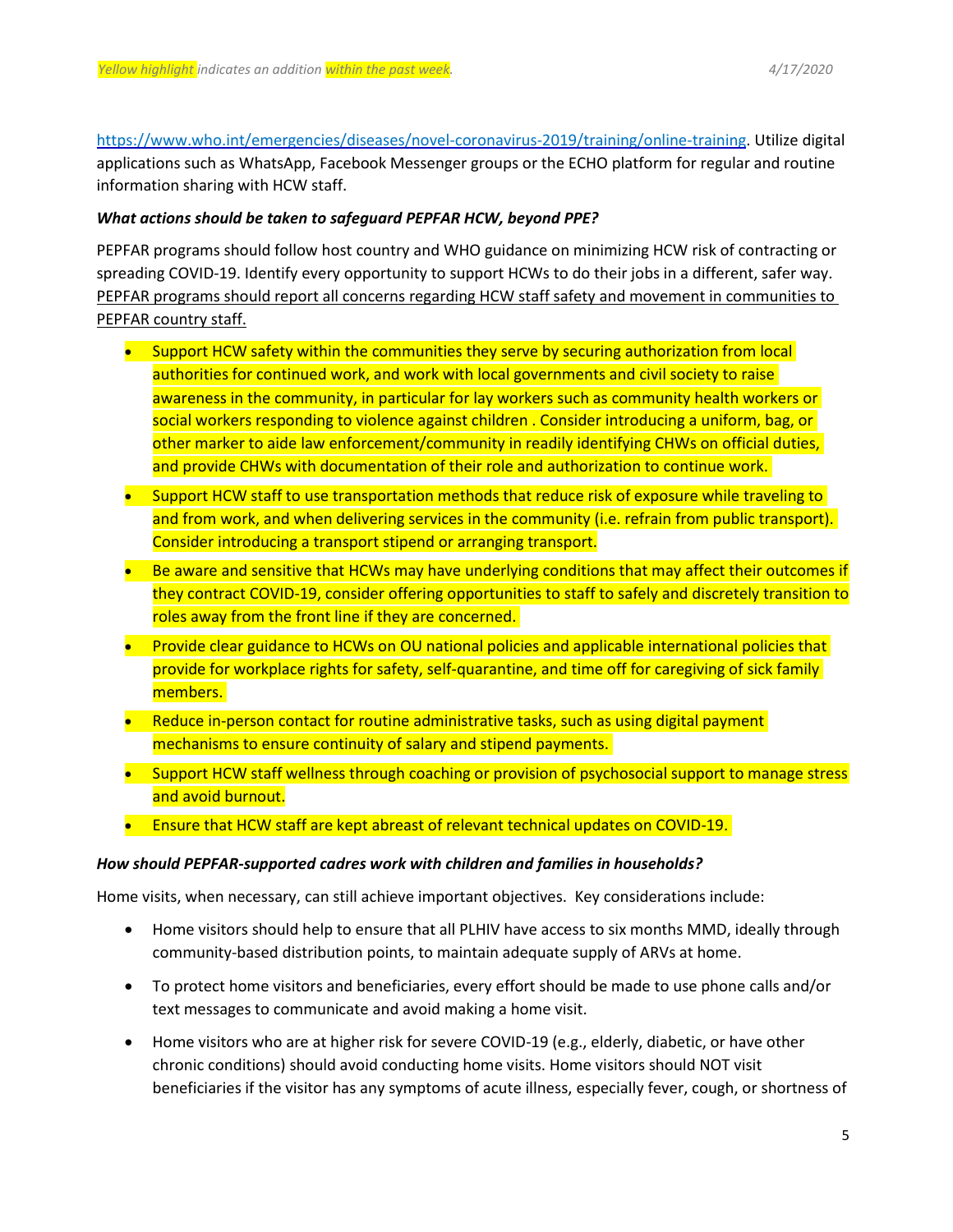breath, even if the symptoms are mild. Home visitors should NOT visit beneficiaries known to have a recent exposure to a person who tested positive for COVID-19 or is suspected of having COVID-19.

- To ensure safety and well-being of both home visitors and families, program staff should determine whether a home visit is absolutely essential.
- Many issues can be managed through counseling by phone. If unable to communicate via phone, situations that may warrant a visit include: 1) a critically ill beneficiary that urgently needs transport assistance to the clinic or hospital, 2) a child or adult exposed to physical harm, abuse or neglect requiring urgent attention, 3) CLHIV (or adult due to disability or other limitation) who cannot access ART and is in danger of treatment interruption.
- If the visit is deemed essential, ensure appropriate measures, including personal protective equipment (PPE) if available, are in place before, during, and after the visit and that both OVC staff and the client(s) consent to a visit. Once the family is stabilized, focus should then be to assist with 6mo MMD and/or drug pick-up from a community-based distribution point to ensure adequate supply of ARVs at home.

# <span id="page-5-0"></span>**4. HIV Treatment**

### *What is most important for PEPFAR teams to implement at this time?*

Key principles for the PEPFAR response to COVID include continuity of ART therapy and accelerated decongestion of health facilities to minimize transmission of COVID-19 and protect PLHIV. The critical intervention for all programs and individuals is to accelerate and complete scale-up of 3-6 multi-month dispensing (MMD) of ART and decentralized distribution. If there are any barriers to MMD (such as sufficient ARV availability) implementation, programs should alert their S/GAC Chair and PPM and USAID immediately for advice and assistance and should immediately quantify the increased ARV needs to scale up MMD. USAID is working with PSM to consider the additional quantities that may be required beyond the amount budgeted in COPs; and additional PEPFAR funding to roll out MMD at a broader scale will need to be considered by S/GAC before additional TLD is procured to support a rapid implementation of MMD

### *How will clinical services for PLHIV be affected?*

Guidance for continuation of essential medical service may be found here

[https://www.who.int/publications-detail/responding-to-community-spread-of-covid-19.](https://www.who.int/publications-detail/responding-to-community-spread-of-covid-19) Ensuring and maintaining HIV viral load suppression should be considered an essential medical service for PLHIV. Please see laboratory section for suggested prioritization of viral load testing. Routine viral load monitoring in stable patients may be delayed based on local circumstances.

### *Can clients initiating ART receive multi-month dispensing?*

PEPFAR recommends that ALL PLHIV who are starting ART receive at least 3 but preferably 6 months of drugs. Phone or electronic follow-up may be helpful to assess and support adherence and to assess and manage side effects. Evidence from cohort studies indicate that <5% of clients initiating ART will require a change in ARV regimen in the first 6 months of treatment. Two forms of contact, as recommended in the COP 20 guidance, should be obtained in all PLHIV, especially in ART initiators.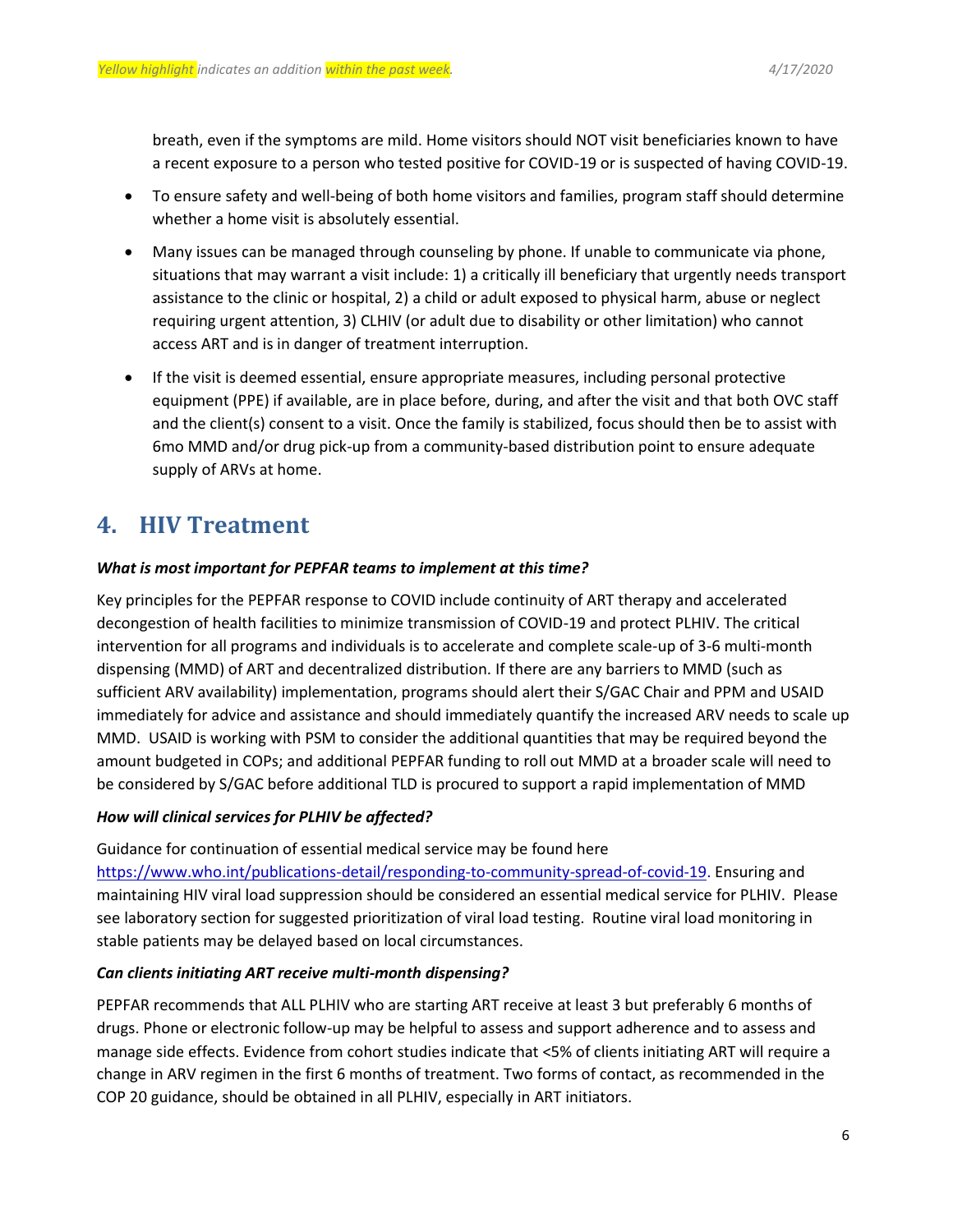## *What if PEPFAR's recommendations for adapting HIV services in the context of COVID- 19 do not align with local policy?*

PEPFAR operates in partnership with the host government, and under Chief of Mission authority. PEPFAR country teams are urged to work promptly and closely with national governments to effect temporary changes in policy that will allow uninterrupted essential HIV services to children, adolescents, pregnant and breastfeeding women, and adults while minimizing the recipients of care's interactions with health care facilities and health care workers during COVID-19.

## *Can clients still be counted as "TX\_CURR" they are getting ARVs delivered but only having phone (or other virtual) contact with program staff instead of clinic visits?*

Programs can continue to count clients on ART towards TX\_CURR if the client is not more than 28 days from when, based on the last delivery, their ARVs would be expected to run out. Programs should continue to be available to serve clients on ART, but the interaction does not have to include in-person contact. Please see MER guide for definitions of TX\_CURR and TX\_ML.

## *We have stock of TLE in country. TLD rollout is underway, but we are having issues with supply. We also have EFV 200 in country. LPV/r pellet and granule rollout is underway but supply has been challenging. How should we prioritize treatment?*

PEPFAR prioritizes continuity of therapy for recipients of care. Countries should carefully evaluate stock on hand and projected availability to determine the best options for all PLHIV, either transitioning to newer regimens or maintaining on current regimens. If an individual is stable on the current regimen and stock is available, irrespective of bottle size, it may be reasonable to continue the current regimen, with a plan to transition to optimized regimens (TLD, ped LPVr) in the future where appropriate.

### *How can the impact of COVID-19 be minimized for PLHIV supported by PEPFAR?*

The critical intervention for all programs and individuals is to accelerate and complete scale-up of 3 to 6 month dispensing of ART and decentralized distribution.

### *What changes should be considered for adjusting the model of service provisions for PLHIV?*

- The overarching goal is to minimize patient contact with health facilities and reduce the burden on these facilities.
- Health facilities should optimize clinic spaces in order to minimize potential exposure to COVID-19. Individuals with proven or suspected COVID-19 should be separated from where care is provided to other clients. Dedicated HIV clinic spaces where they do not already exist may be useful in accomplishing this goal.
- Through phone calls or SMS, facilities staff should proactively communicate with HIV clients using positive messaging about the need to stay healthy.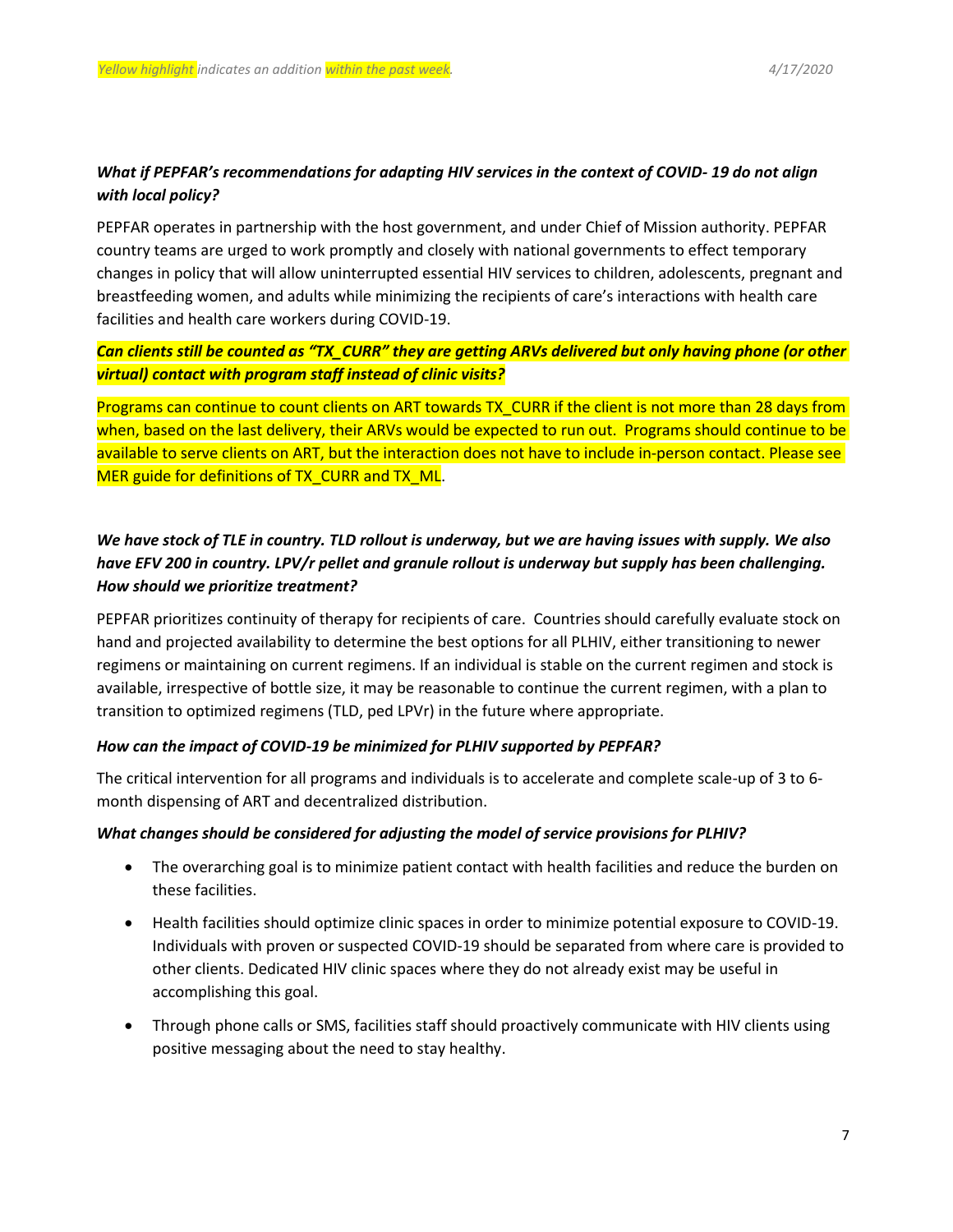- Please see below on plans for MMD. Facilities should maximize convenient six-month refills where stock is available in the country pipeline. Supply plans should be reviewed immediately to ensure any changes to scale 6MMD rapidly are immediately placed as orders.
- Clients should preferentially receive their drug supplies outside of the health facility. These options could be used for dispensing ARV for any duration (for 1 month, 3 month or 6 month pick-ups), PrEP, HIV self-tests and other medicines already being supplied for chronic conditions (including drugs for hypertension, diabetes, etc.). Decentralized distribution approaches include:
	- o Home deliveries: through peer-run groups OR private delivery mechanisms that maximize social distancing and respect client's privacy.
	- $\circ$  Community or private pharmacies: with scheduled pick-up times to maximize social distancing.
	- o Pop-up pharmacy: that provide additional infrastructure in remote areas outside hospital or clinic settings with pick-up windows that are configured to ensure social distancing.
	- $\circ$  Automated lockers: provide additional infrastructure outside hospital or clinic settings for drug pick-ups.
	- $\circ$  Community pickup: through community structures such as schools, churches/FBOs, post offices or KP-focused sites
- Where countries are moving towards limiting movement, due to COVID-19, countries will need to work with law enforcement, national militaries, and other officials to:
	- o Ensure importation and transport of health commodities isn't interrupted
	- $\circ$  Designate health commodity logistics, warehousing, and distribution (e.g. last mile delivery) operations - including private sector providers - as exempted activity and related personnel as essential personnel
	- o Ensure that decentralized distribution approaches are permitted
- If OUs have significant movement restriction and/or high absenteeism amongst HCW, alternatives to face-to-face care provision should be considered, including the use of phone consultations.

## *What is the role of ARVs in the treatment of COVID-19?*

 $\overline{a}$ 

There is no evidence that DTG- and EFV-based regimens which account for >90% of all ART in PEPFARsupported program, have any activity or role in treating COVID-19 infections. Lopinavir/r has been investigated for treatment COVID-19 because of in vitro activity, but there is no evidence supporting its efficacy. A recent clinical trial failed to show a benefit<sup>1</sup>. Accurate messaging to prevent diversion of ARVs should be provided.

 $1$  Cao B, Wang Y, Wen D, Liu W, Wang J, Fan G et al. A Trial of Lopinavir–Ritonavir in Adults Hospitalized with Severe Covid-19. 2020. doi:10.1056/NEJMoa2001282.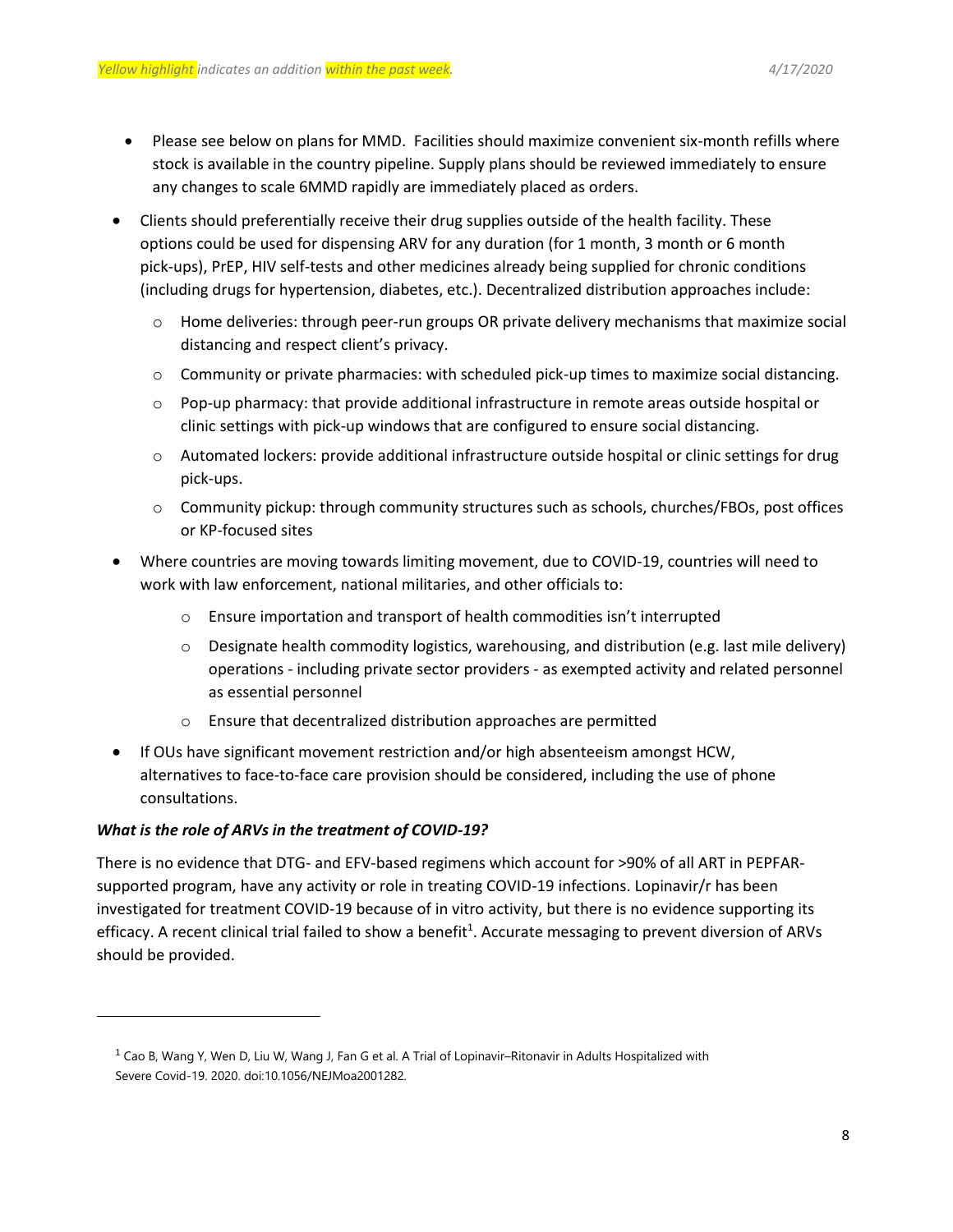#### *How can the most vulnerable patients be protected?*

Older age and presence of uncontrolled comorbidities such as hypertension, diabetes and heart disease pose a higher risk for COVID-19 morbidity and mortality. All efforts should be made to streamline health services for older individuals living with HIV (>age 50), PLHIV with advanced disease, and those with comorbidities. Programs should be sensitive to the medication needs of these individuals, seek methods to reduce the number of times these individuals require visiting health care facilities.

#### *What changes in the clinic flow should be made to protect patients and HCW?*

Waiting rooms can be a source of transmission for respiratory illness. Despite measures to maximally reduce the number of PLHIV coming for in-person facility visits, some visits will still be necessary.

Consider staggering clinical appointments to avoid crowding and streamlining clinic flow so PLHIV do not interact with multiple HCW (e.g. avoiding multiple points of contact between PLHIV and HCW).

Optimizing space to reduce close contact may be helpful. HIV patients should be seen in clinics that are dedicated spaces for HIV treatment services.

## **PLHIV with advanced HIV disease**

*Should evaluation of newly diagnosed clients for advanced disease continue during the COVID-19 pandemic?*

Yes. Extant activities for the evaluation and management of advanced disease in clients newly diagnosed during the COVID-19 pandemic should continue.

#### *Should individuals with advanced disease stay away from health care facilities?*

Individuals with advanced disease represent a subset of PLHIV who require more intensive care, but they should still minimize health facility visits during COVID-19. All efforts should be made to maintain phone contact and to ensure that this group of individuals is seen when required.

#### *When should individuals with advanced disease be evaluated in person?*

Concerning symptoms include but are not limited to fever, persistent cough, shortness of breath, intractable headache and inability to walk unaided. For children other concerning signs and symptoms include fever, lethargy, convulsions, poor oral intake, and persistent vomiting or diarrhea. Note: all CLHIV under age 5 years who are NOT taking ART are classified as having advanced disease.

#### *Should PLHIV with advanced disease be given MMD?*

Absolutely. Extra effort should be taken to ensure that these fragile patients have sufficient medications to avoid unnecessary trips to the health facility. In addition they should be provided with all of the other medicines that they may need, such as cotrimoxazole and TPT.

## **Pediatric ARVs**

*What are the recommendations for pediatric MMD in the setting of COVID-19?*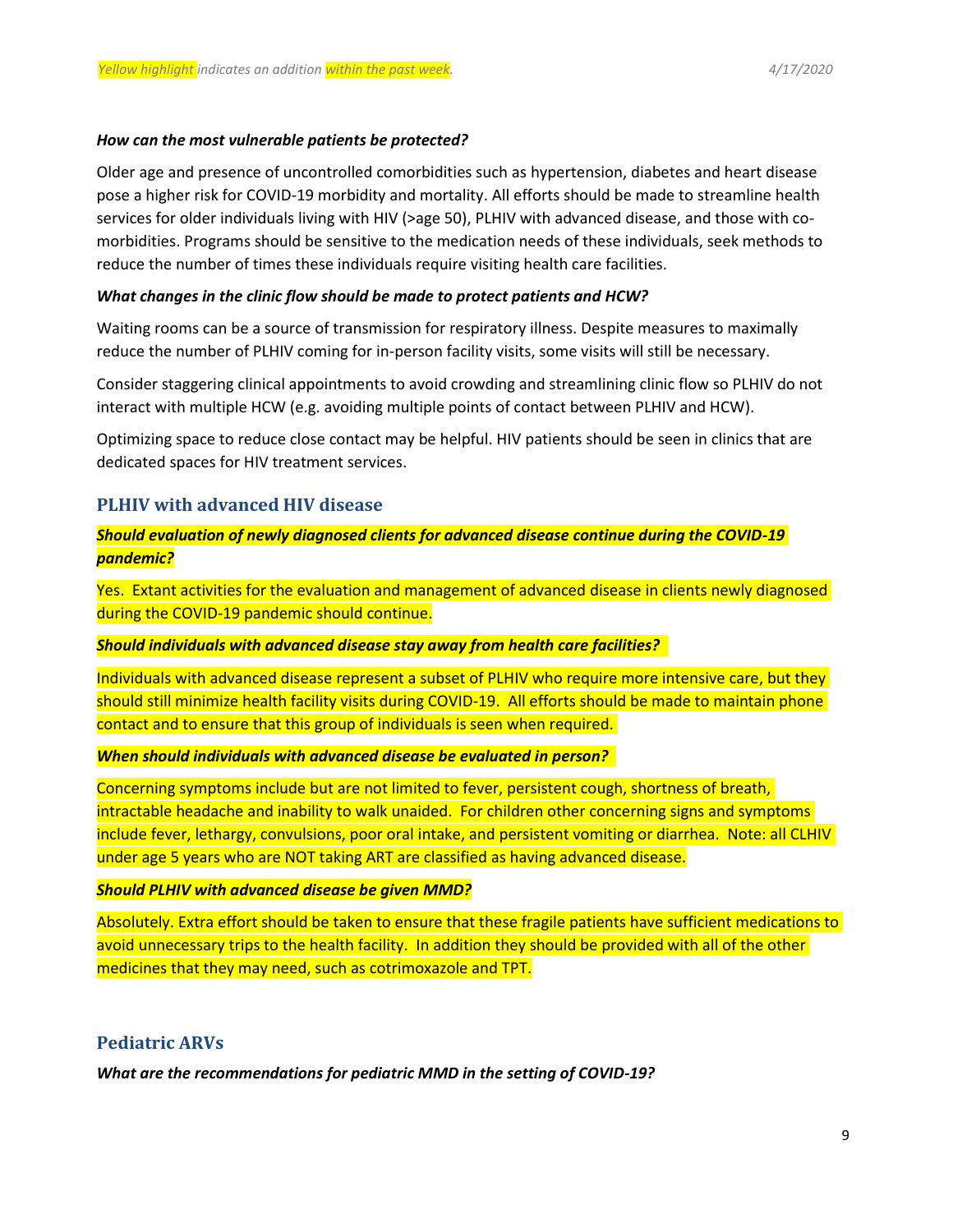Programs should make every effort to supply children and adolescents living with HIV (CLHIV/ALHIV) initiating and refilling ART with a 3-month supply of ARVs for those who weigh < 20 kg and a 6-month supply for those who weigh 20+ kg. The caregiver should be allowed to pick up the child's medication without bringing the child, unless the child needs a clinical visit. For children requiring Cotrimoxazole, a 3-6-month supply should be provided at the same time as ARV pickup. For children starting a new medication, administration of the first dose should be demonstrated and administered in clinic, particularly LPV/r-based formulations (liquids, pellets, granules, and 100/25mg tablets). Phone or electronic follow-up for pediatric clients (within 3-4 weeks) should be emphasized and include assessment of medication dosing and administration.

HIV-exposed infants should be given the greatest quantity of infant prophylaxis, both ART and cotrimoxazole as possible to last until the next immunization or EID testing appointment.

## *Our stock of LPV/r 40/10 pellets and granules is inadequate for monthly dispensing; will we have enough supply to provide 3-month dispensing?*

Programs should evaluate current stock (including buffer stock) to determine when replenishment stock is needed to provide MMD. This information should be communicated to interagency pediatric and supply chain ISMEs and to the OU's S/GAC Chair and PPM. PEPFAR-funded orders required for the remainder of CY 2020 should be made now.

## *In light of the shortage of LPVr 100/25 tablets, how can our program employ MMD for patients that require this product?*

CLHIV who receive **LPVr 100/25** tablets can 1) be transitioned to a LPV/r 200/50mg formulation as soon as safely possible, or 2) receive a one month supply of LPV/r 100/25mg, or 3) depending on in-country supply, receive a 3-month supply of LPV/r 40/10mg pellets or granules. OUs are encouraged to reach out to HQ clinical and supply chain ISMEs with questions.

## *In the face of COVID-19 disruptions to PEPFAR-supported treatment programs, what is PEPFAR's guidance for children who are receiving EFV based regimens?*

CLHIV who are already 20kg and receiving EFV should immediately transition to a DTG-based regimen. CLHIV who are <20kg and stable on EFV with virologic suppression can continue to receive EFV temporarily (during program disruption by COVID-19) but should be transitioned to DTG 50mg once they reach 20 kg.

# <span id="page-9-0"></span>**5. HIV Testing Services**

## *Should all people being evaluated for COVID-19 also be tested for HIV?*

It is unknown whether patients with HIV are at increased risk for COVID-19. There is overlap in COVID-19 symptoms with TB (see TB-HIV FAQ guidance) and other respiratory infections, which may be more common in PLHIV.

We recommend application of the usual criteria for determining eligibility for HIV testing when patients with unknown HIV status present with symptoms consistent with COVID-19.

## *How will HIV testing activities be affected?*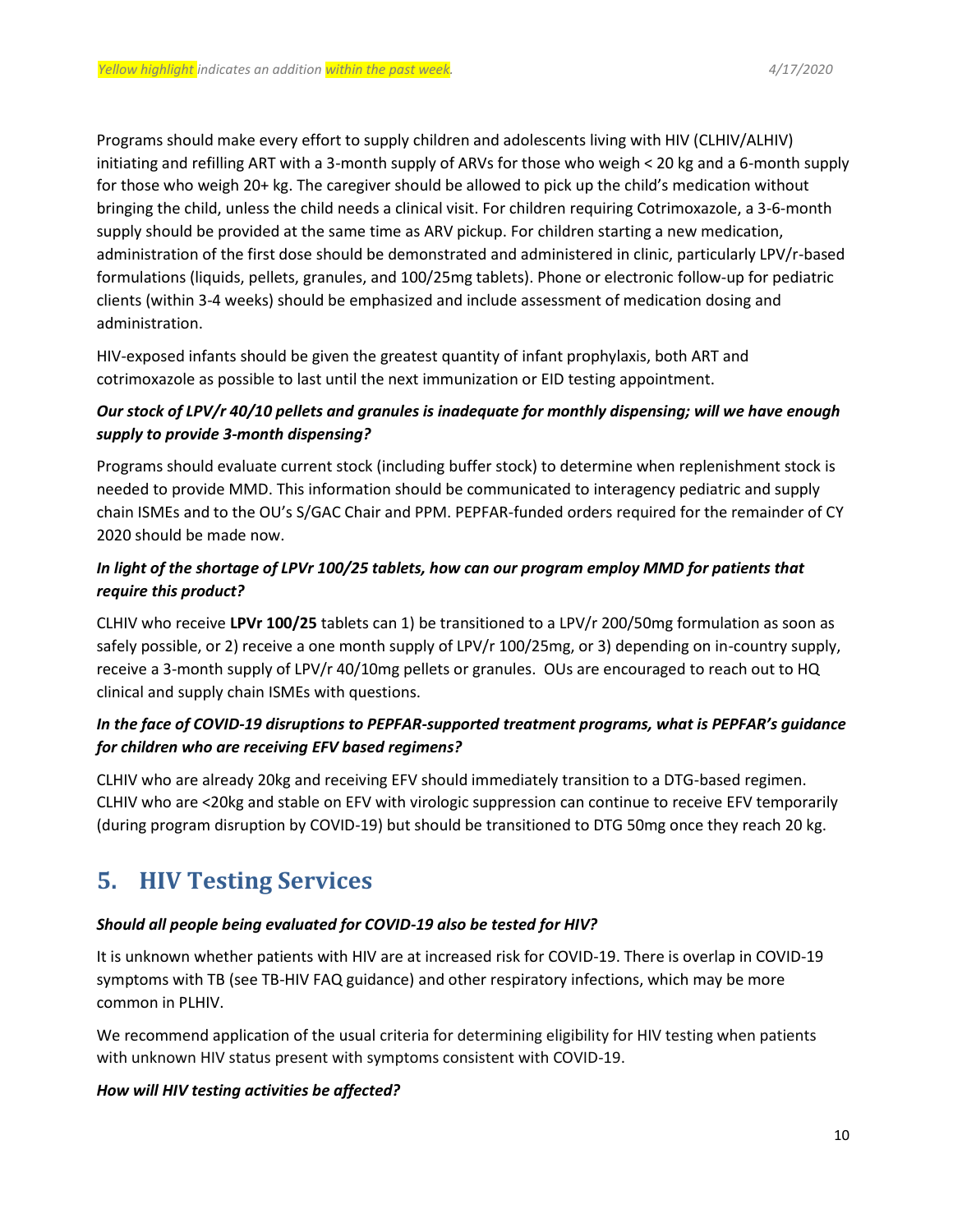See guiding principles. All efforts should be made to support community social distancing and reduce contact of well persons with health care settings during COVID-19 period of risk. Plans should be in place to adapt programming should service be disrupted. We acknowledge that everyone who needs an HIV test may not get tested and target achievement may be impacted by COVID-19.

Potential issues/responses include:

- Adapting HTS programming to government directives or policies on social distancing.
- Maximizing use of self-testing outside of the clinic setting (including providing self-tests through decentralized distribution approaches such as: peer home delivery, private or community pharmacies, etc.)
- Prioritizing clinical-based HTS for those most in need:
	- Testing in ANC
	- Diagnostic testing for individuals presenting (or admitted) to facilities with illness suspicious for HIV infection (Diagnostictesting)
	- Individuals with TB, STIs,malnutrition
	- Early infant diagnosis (EID)detection
	- Partner/index/family testing may be offered for individuals presenting atfacilities (passive testing),
	- Testing in KP programs if ongoing and not facility based.
- HRH (including lay counselors/testers) may be impacted, reducing capacity fromthose affected by COVID-19
- HTS should not take place where routine adequate PPE is not available, (e.g. gloves)
- For RTK implications, please see Supply Chain/Commodities section

#### *Can community testing for HIV continue?*

Programs should adapt provision of active index testing services (also referred to as provider assisted notification) and community-based HIV testing accordingly to ensure the safety and security of testing staff and other health personnel. In some settings, it may be appropriate to continue to distribute HIV selftesting kits for KP, DREAMS, OVC, and partner testing. Any changes to guidance should be reviewed with the Chair/PPM and be in accordance with Chief of Mission directives.

#### *Can active index testing for HIV, facility or community-based, continue?*

Programs should adapt provision of active index testing services (also referred to as provider assisted notification) accordingly to ensure the safety and security of testing and other health personnel. Newly diagnosed individuals should be counseled on the importance of partner testing. Client-referral should be offered as an approach for index testing. However, in the context of COVID-19, programs are encouraged to distribute HIVST kits to index clients so that partners can screen themselves prior to coming to the facility. This will ensure that only partners who are most likely to have HIV will come to the facility for confirmatory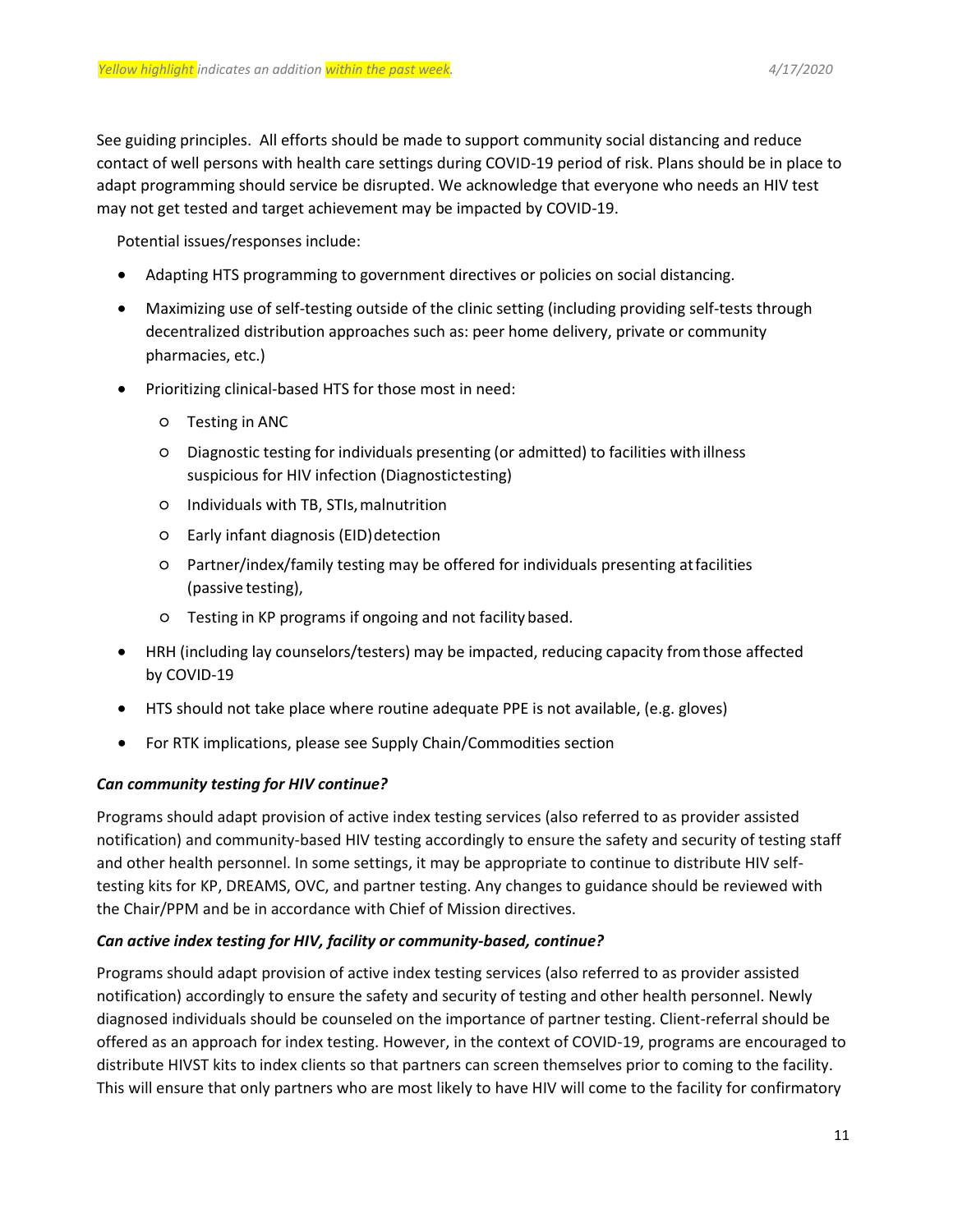HIV testing (see FAQ about role of HIV self-testing). National policies may limit the feasibility of active index testing and country teams should review guidance with the Chair/PPM.

#### *What is the role of HIV Self-testing in the context of COVID-19 planning?*

To alleviate congestion at the facility level and reduce the need for in-person testing services, countries may consider accelerating their plans for scaling HIV self-testing distribution for those with increased risk of HIV infection. Programs may need to develop alternate workflows to ensure that patients can receive for confirmatory testing. Please discuss with your Chair/PPM to ensure there is adequate supply of HIV selftesting kits. Please see the FAQ on testing in children for additional guidance on the role of HIV self-testing in the context of COVID-19 for children.

## **How should partners and field staff approach HTS for children and adolescents during the COVID-19 response?**

Per previous guidance, we recommend maximizing use of self-testing outside of the clinic setting and prioritizing clinical-based HTS for those children most in need

#### *HIV Oral Screening in Children*

WHO Prequalification Department approved the use of OraQuick oral HIV testing kits for use in children 2- 11 years of age in November 2019. To promote HIV screening in children during the COVID-19 response, PEPFAR Programs, in collaboration with Ministries of Health, may consider providing parents with HIV **(index clients)** with oral screening kits to screen their biological children >2 years of age for HIV at home. This temporary adaptation is intended to mitigate the effects of COVID-19 on identifying children with HIV before disease progression. Children with a positive oral HIV screening require prompt confirmatory HIV testing and, if infection is confirmed, immediate ART initiation.

## **HIV Recency Testing**

## *Should recency testing continue if staff and client health care setting exposure is being minimized due to COVID-19?*

Due to restrictions in group gatherings and travel associated with COVID-19, trainings and site visits for activation, monitoring, and quality assurance activities for recency testing have been postponed. Recency testing adds time to the provider-client interaction and overall clinic visit, specifically for pre-test counseling to explain procedures, consent process, specimen collection, and (if applicable) return of test results. Further, recency testing does not affect the overall clinical care of patients. PEPFAR guidance recommends that "health care facilities visits should be limited to those that are medically essential." **For these reasons, it is recommended that recency testing be paused temporarily at all health facilities and laboratories, in order to reduce potential risks of COVID-19 to clients, health care workers, project staff, and clinic population**. It is further recommended that each country, in collaboration with MoH, resume recency testing and the associated public health response as soon as feasible as COVID-19 restrictions are lifted.

## <span id="page-11-0"></span>**6. TB Services**

*How can we distinguish COVID-19 from tuberculosis (TB) in PLHIV?*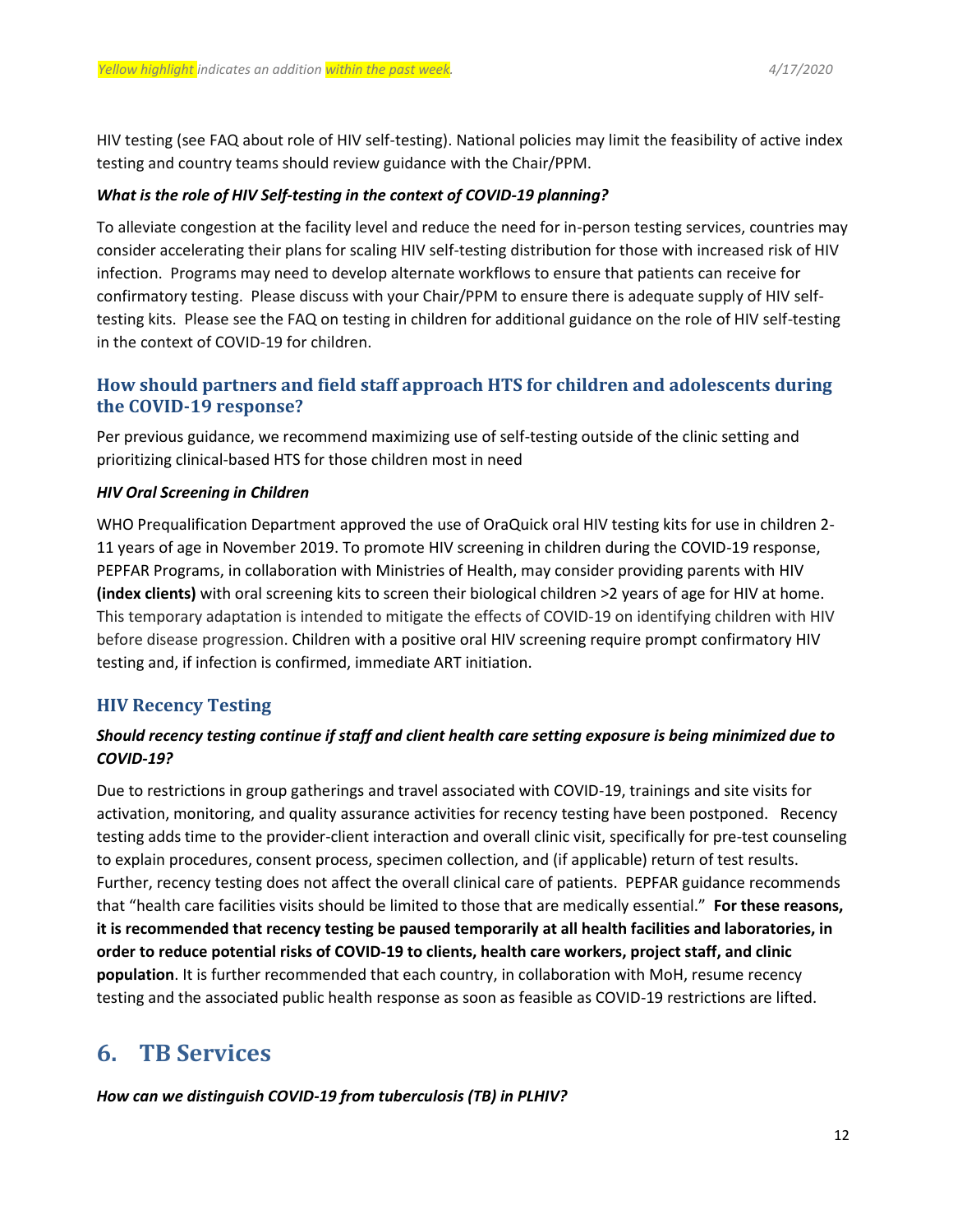TB and COVID-19 symptoms may overlap, and patients may be co-infected. Whether COVID-19 presents differently in HIV patients is unknown. COVID-19 typically presents more acutely. The cough for COVID- 19 is not usually productive and fever is prominent. In contrast, patients with TB usually have a persistent cough of two weeks or more. Other TB-HIV associated symptoms include weight loss or persistent night sweats.

Programs should continue to screen, test, and think TB in high prevalence areas and consider testing for both TB and COVID-19 in PLHIV, especially in people presenting with fever and cough.

COVID-19 screening is a more urgent screening and represents a higher risk to health care workers. COVID-19 screening should be performed first if indicated and available.

## *How will COVID-19 affect contact tracing and case-finding for TB?*

Contact identification should be conducted at the first visit and patients should inform their identified contacts of their TB diagnosis and the importance of informing health care workers of their contact status should they present to a health facility for symptoms. Contact tracing may need to be deferred in the setting of COVID-19.

Community-based testing and active TB case finding strategies should follow local guidance on movement restriction and social distance measures to preserve the safety of healthcare workers and should be consistent with TB Programs' continuity of operations in setting of COVID.

## *How can we ensure continuity of services for TB-HIV treatment and TB Preventive Treatment (TPT) in the context of COVID-19 disruptions?*

- PLHIV on TB treatment should continue their treatment and avoid potential exposures to COVID-19 at health facilities.
- TB screening algorithms should incorporate COVID-19 evaluation pathways. PLHIV screened for COVID-19 should be screened for TB. PLHIV screened for TB should be screened for COVID-19.
- Patients should be provided the full or remaining course of their drugs for TB-HIV or TPT at the next scheduled visit or sooner, if possible.
- Where possible, we recommend adhering to the usual schedule of evaluations for PLHIV with TB substituting telephonic consultations for in-person evaluations.
	- $\circ$  Specimen collection should adhere to national guidelines. Individuals should be provided with materials and instructions for sample self-collection in an outdoor or well-ventilated space.
	- $\circ$  Telephonic consultation during the intensive phase of TB treatment is critical and should focus on screening for signs of deterioration that would warrant a visit to a healthcare facility and on counseling regarding medication adherence.
	- $\circ$  At the end of the intensive phase of therapy a clinical visit may be warranted based on the clinical course.
- Further guidance may be found here: [https://www.who.int/tb/COVID\\_19considerations\\_tuberculosis\\_services.pdf](https://www.who.int/tb/COVID_19considerations_tuberculosis_services.pdf)

### *How will COVID-19 epidemic affect HIV testing of individuals with presumptive TB?*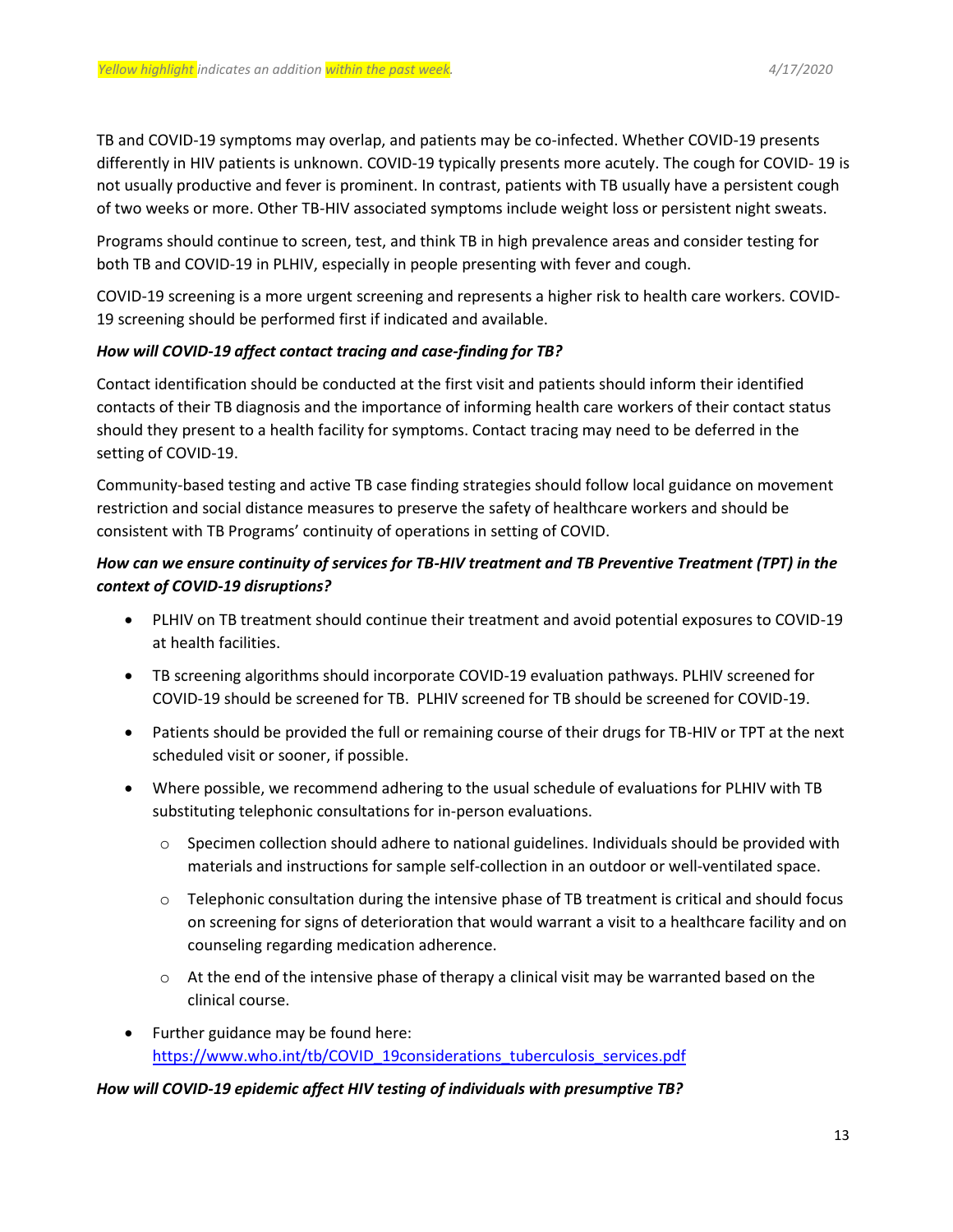All patients with suspected or confirmed TB should continue to receive HIV testing (see March 20, 2020 FAQ). Please refer to testing guidance for strategies and guidance for HIV testing in the setting of COVID-19.

#### *How do we manage people with TB newly diagnosed with HIV in context of COVID-19 epidemic?*

ART is usually started after TB therapy is underway. Consideration may be given to dispensing ART at the same time as the initial TB therapy with close telephonic consultation on when to start ART and for clinical follow-up to detect potential adverse events (e.g., IRIS-related symptoms). ART visits should be aligned with TB visits.

### *How will the COVID-19 epidemic affect TB testing of PLHIV with presumptive TB?*

All PLHIV should be screened for both TB and COVID-19 symptoms at every visit, and if screen-positive for either or both diseases, appropriate respiratory specimen(s) collected for molecular diagnostic testing according to local policies and guidance. Note that presence of COVID-19 symptoms does not eliminate the need for TB testing, which should proceed according to current country and PEPFAR guidance. COVID-19 testing should take place according to local guidance and may be conducted concurrently with TB testing.

#### *What about TB/HIV patients who become unwell at home?*

TB-HIV patients who become unwell at home, should first contact the health facility by telephone to determine whether it is necessary to come into the facility. COVID-19 screening should be performed on the phone. Where an in-person visit is necessary, ensure understanding of procedures on arrival which should include a screen for COVID-19 and COVID-19 isolation where appropriate.

#### *How will the COVID-19 epidemic affect people undergoing direct observed therapy (DOT)?*

Individuals providing DOT should follow local guidance on social distance measures and restrictions on movement. The benefits of DOT must be balanced against the potential unintended exposure of healthcare workers. Telephone and/or video-assisted visits can help ensure adherence while abiding by social distance measures.

## *What infection control precautions should healthcare workers caring for TB-HIV patients take in the setting of COVID-19?*

Programs should refer to WHO's Technical Guidance on Infection Control Measures in the setting of COVID-19: <https://www.who.int/emergencies/diseases/novel-coronavirus-2019/technical-guidance>

### *Addressing the triple risk of stigma & discrimination for patients with TB, HIV, and COVID-19*

Stigma, discrimination, and social isolation are relevant for COVID-19, TB, and HIV. Programs should use lessons learned and ongoing efforts to reduce stigma for HIV and TB to also address and reduce the potential impacts of stigma and discrimination against patients with COVID-19.

### *What should be done with TPT programs?*

Tuberculosis preventive therapy remains a core HIV service and countries may continue their scale- up. A full course of TPT (INH or 3HP) should be dispensed. For those already on TPT, the remaining course of their TPT regimen should be given. Programs should ensure that systems are in place for adverse event monitoring whether via telephone, SMS, or electronically. Differentiated service delivery models may be helpful in this setting; adherence to infection control procedures is required.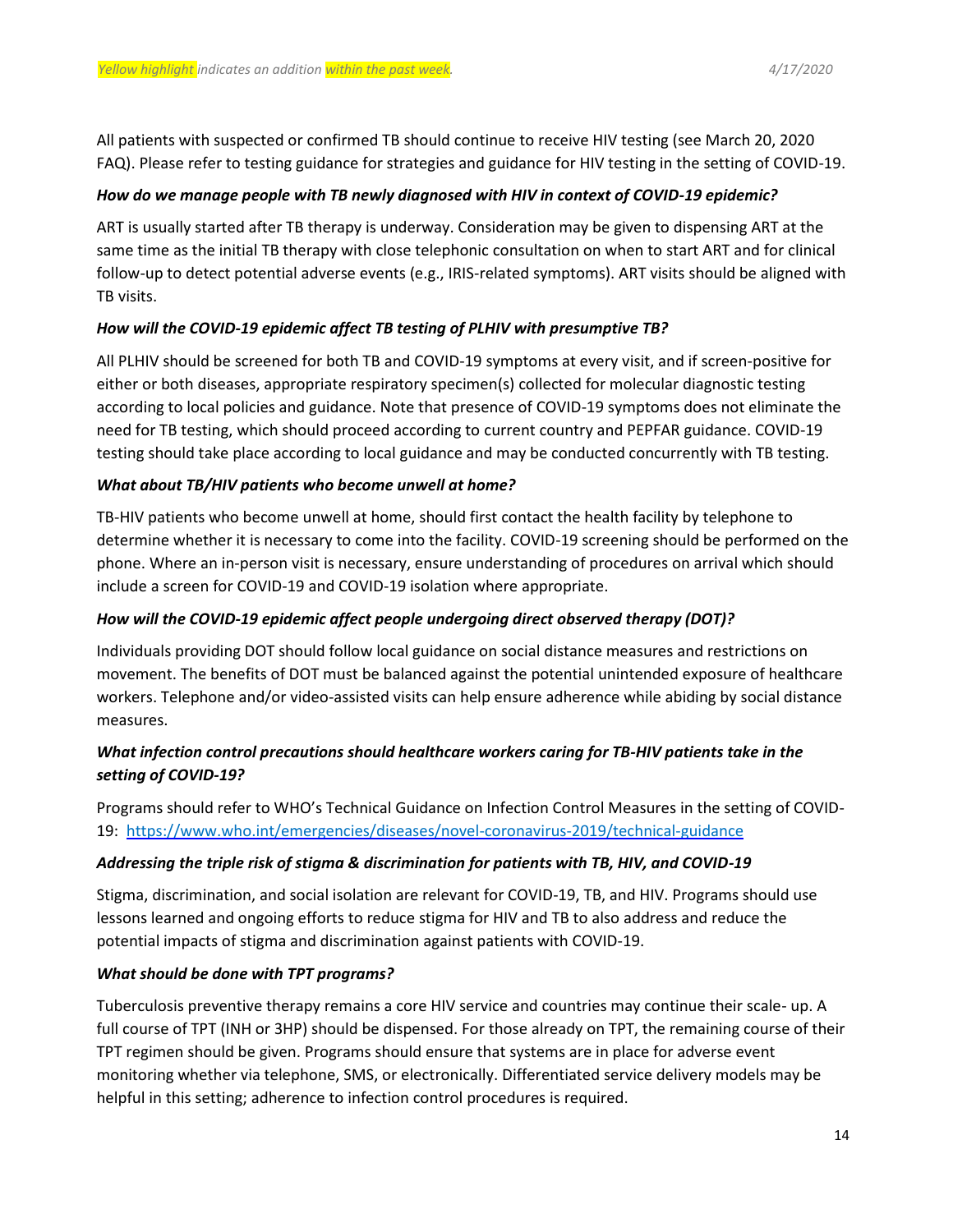#### *How will TB and TPT services be affected?*

For individuals already on TB or TPT regimens, please ensure they have the remaining doses needed to complete a full course of treatment. Ensure that side effect monitoring can be done via telephone, SMS, or electronically. DSD models, if in place may be utilized for community distribution and adherence support as long as they adhere to social distancing policies and guidance within the country/district.

# <span id="page-14-0"></span>**7. Integrated Women's Health**

## *What changes for integrated women's health services are needed for women living with HIV (WLHV) need during the COVID-19 response?*

During the COVID-19 pandemic, voluntary family planning (FP) services continue to be an essential service for women of reproductive age, per country guidance. Principles of voluntarism and informed choice guide USG health service efforts.

HIV services which are integrated with contraceptive services should be optimized and streamlined to avoid unnecessary patient visits to health facilities and to efficiently use client and provider time when clinic visits are necessary. Attention should be focused on facility-based service delivery, including the following approaches:

- PEPFAR funds cannot be used to procure contraceptives, however, multi-month provision of oral contraceptive pills (OCPs) and condoms should be provided to clients who choose to use/continue use one of those methods;
- Client centered FP counseling that proactively addresses possible side effect concerns related to hormonal contraceptive use to help minimize need for revisits;
- Coordination of client FP revisits with other individual and family follow-up services to streamline and/or integrate revisit appointments;
- Voluntary long acting contraception as needed for users, develop and disseminate a schedule of service provision to ensure that clients have continued access during periods of limited facility operations/provider availability.

## *How will programs ensure an adequate supply of FP commodities are available for WLHIV in PEPFAR integrated programming during COVID-19?*

Although PEPFAR funds cannot be used to procure contraceptives, they are made available to PEPFAR supported programs through coordination and collaboration with national FP programs and through USAID and other donor funded FP activities. Due to ongoing and newly emerging challenges with global contraceptive supply chains, it is possible that some countries may experience problems with procuring certain contraceptives. Country teams are advised to keep in close contact with their national contraceptive coordination team to get updates and report contraceptive supply problems. Contraceptives to be included in the list of essential drugs that are allowed entry into countries while shipments are restricted. Integrating FP and HIV supply chain management and distribution may also help ensure that contraceptives are available for HIV affected populations.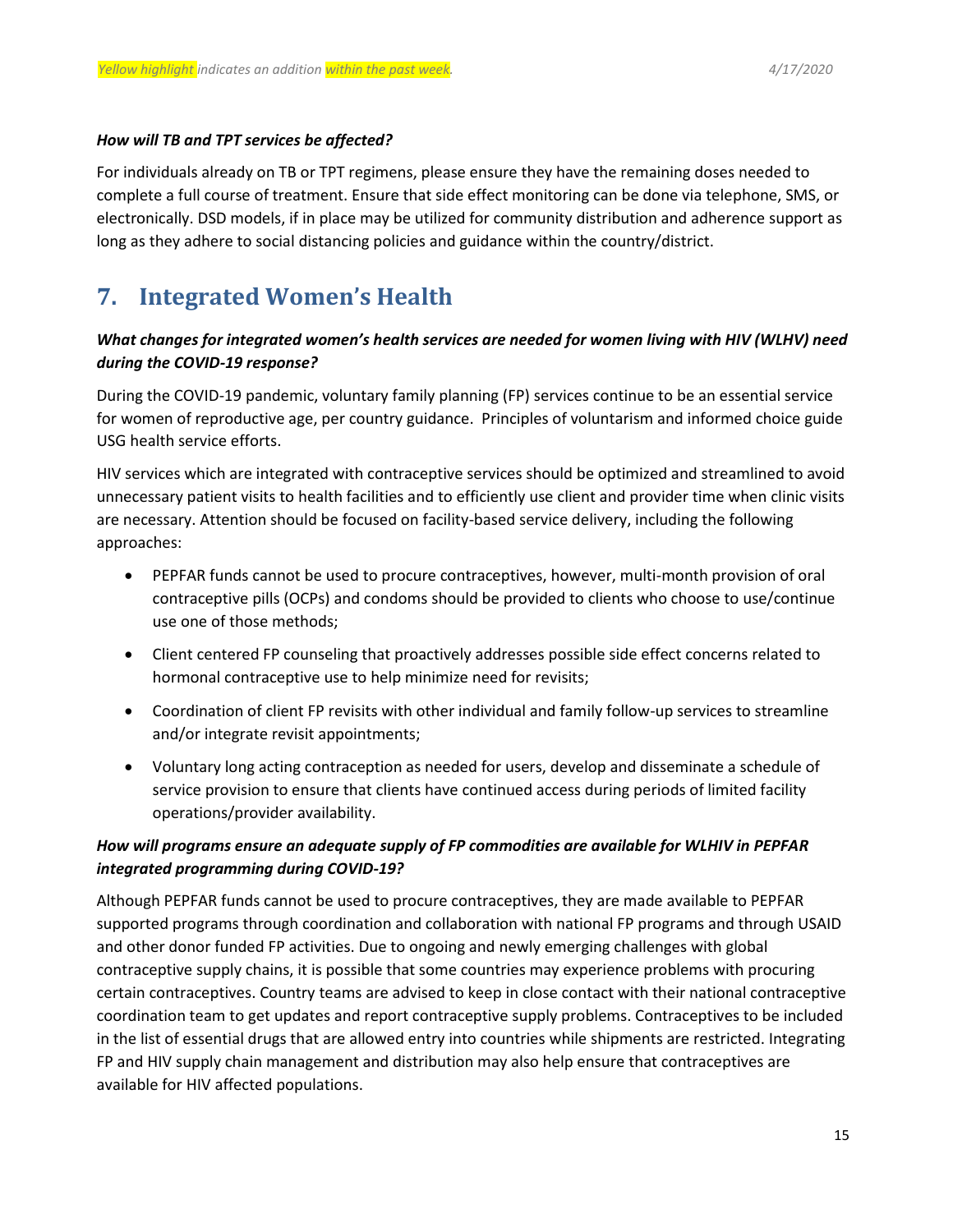#### *How will cervical cancer screening services be affected?*

Cervical cancer screenings conducted outside of same-day and same-site ART clinical service visits should be limited to decrease exposure to health centers. Screening done as part of a routine ART visit may continue. Women undergoing evaluation and treatment for high grade lesions should continue with their recommended medical management. This will be reviewed in June.

# <span id="page-15-0"></span>**8. Maternal Child Health (MCH)**

#### *How will maternal and child health (MCH) services change within the context of COVID-19?*

Please defer to local government regulations for specific guidance on clinic operations. When MCH clinics are operational, please encourage or enable HIV testing for pregnant/breastfeeding women and treatment services for women living with HIV (WLHIV) and their HIV-exposed infants to be included within essential services, including prioritizing maternal HIV testing and treatment and early infant diagnosis. Consider options to limit or reduce time spent in clinical settings, such as providing services in community settings, bundling services, or providing them in separate mother and baby fast track areas.

### *Should the frequency of ANC visits be adjusted, given the current COVID-19 context?*

#### **Women should follow local and national guidelines for ANC testing.**

- Regular retesting for HIV is still encouraged if feasible, especially in high burden areas, at the already-scheduled visits and at delivery;
- Women should be encouraged to leave children and other family members at home during their clinic visits. While at the clinic, all consideration should be made to allow patients to wait in uncrowded areas for their visits and to streamline visits by integration with other essential services;
- Consider operational adjustments to improve flow of patients through the clinic and to reduce amount of time spent in clinical settings;
- Consider dispersing some services to community settings when possible.

#### *Should we continue offering PrEP to pregnant and breastfeeding women (PBFW) during this time?*

Absolutely. PrEP is a critical HIV prevention tool. Consider multi-month dispensing of PrEP.

## *If safety concerns related to COVID-19 result in WLHIV giving birth outside facilities, should they be offered newborn prophylaxis to take home in case they deliver at home/in a community setting?*

Yes, this can be supported through PEPFAR programming.

 Consider providing infant ARVs with dosing instructions to women who will not be able to return to the facility for delivery. Please ensure that women are offered the correct regimens and dosages pursuant to local guidelines and provide supply for as long as necessary. The weight of the unborn infant will need to be estimated by the provider in order to determine the correct dosing. It may be useful to estimate if the baby will be small, medium, or large to determine which weight band to use.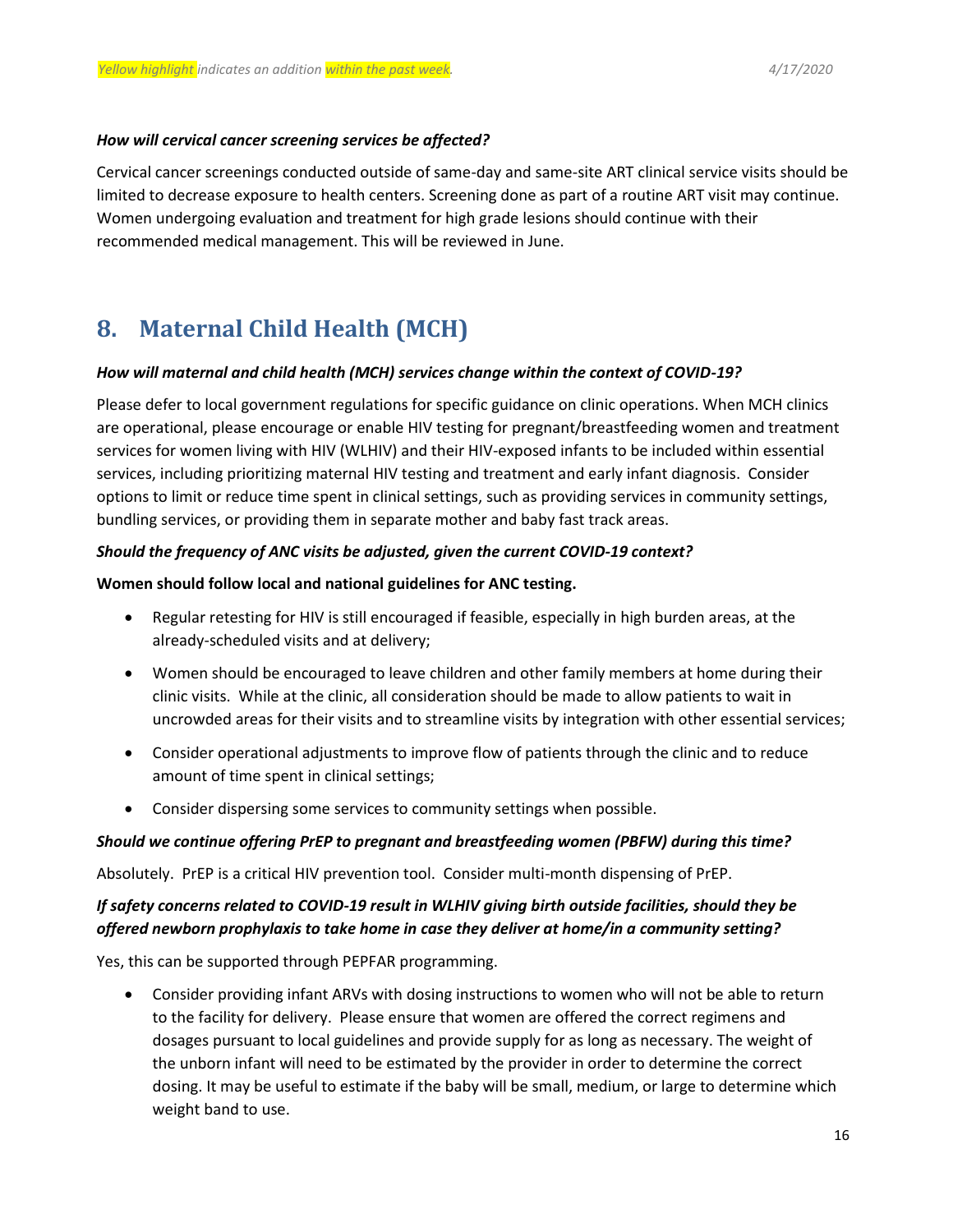- In some countries, mother-baby packs have been used to package ARVs for mother-infant pairs together. Clinic staff can actively follow up with WLHIV by phone to check in on accurate dosing. Retention and adherence support can also be reinforced by phone through community cadres, such as M2M, Mentor Mothers and/or OVC community caseworkers.
- If a woman has been given drugs to keep at home for newborn prophylaxis and she comes to a facility for delivery, she should bring the drugs with her for her newborn.

#### *Should EID continue during the COVID-19 pandemic?*

Yes, EID is an essential service. There is high mortality associated with untreated HIV among infants. HIVexposed infants should continue to receive an EID test and clinical assessment as close to the recommended algorithm timing as possible. Fears of COVID-19 may make women reluctant to attend postnatal visits with their infants.

Consider options for timing and location that allow for social distancing such as reducing wait times and crowded waiting rooms through scheduling and staggering appointments, streamlining clinic flow so that patients do not interact with multiple clinic providers, and providing EID and immunizations in community settings if possible.

Consider creating an area for postpartum/well-baby checkups that is near to but separated from the health care facility to reduce contact/exposure for PBFW and their infants. Every effort should be taken to minimize stigma by integrating HIV services for HIV-exposed infants and mothers with postpartum/wellchild services including immunizations. If mobile testing or point of care services are available at the community level please consider expanding those options.

## *Women are not returning with their infants for follow up visits or HIV testing. Most mass immunization campaigns have been suspended. How can we improve services for PBFW during the COVID-19 pandemic?*

Retention and adherence support to pregnant and breastfeeding women is still crucial to prevent MTCT. Consider expanding phone/SMS support to mothers and infants through existing support mechanisms (e.g. community health workers, peer navigators, M2M, mentor mothers) to align with ANC and PNC clinical touchpoints, as well as identifying transport methods to bring women or infants who are high risk or in need of clinical support to the facility.

## <span id="page-16-0"></span>**9. HIV Prevention – General**

## *Can implementing partners who work on HIV prevention activities continue operations during the COVID-19 pandemic?*

HIV prevention activities can and should continue. The safety of staff members, volunteers and clients must be prioritized, and person-to-person interactions should be limited whenever possible – but PEPFAR is not stepping away from the life saving measures that HIV prevention services bring to people around the world. Alternate methods of communication such as phone calls, WhatsApp and text messaging services should be utilized in order to minimize individual visits, meetings or counseling sessions related to HIV prevention.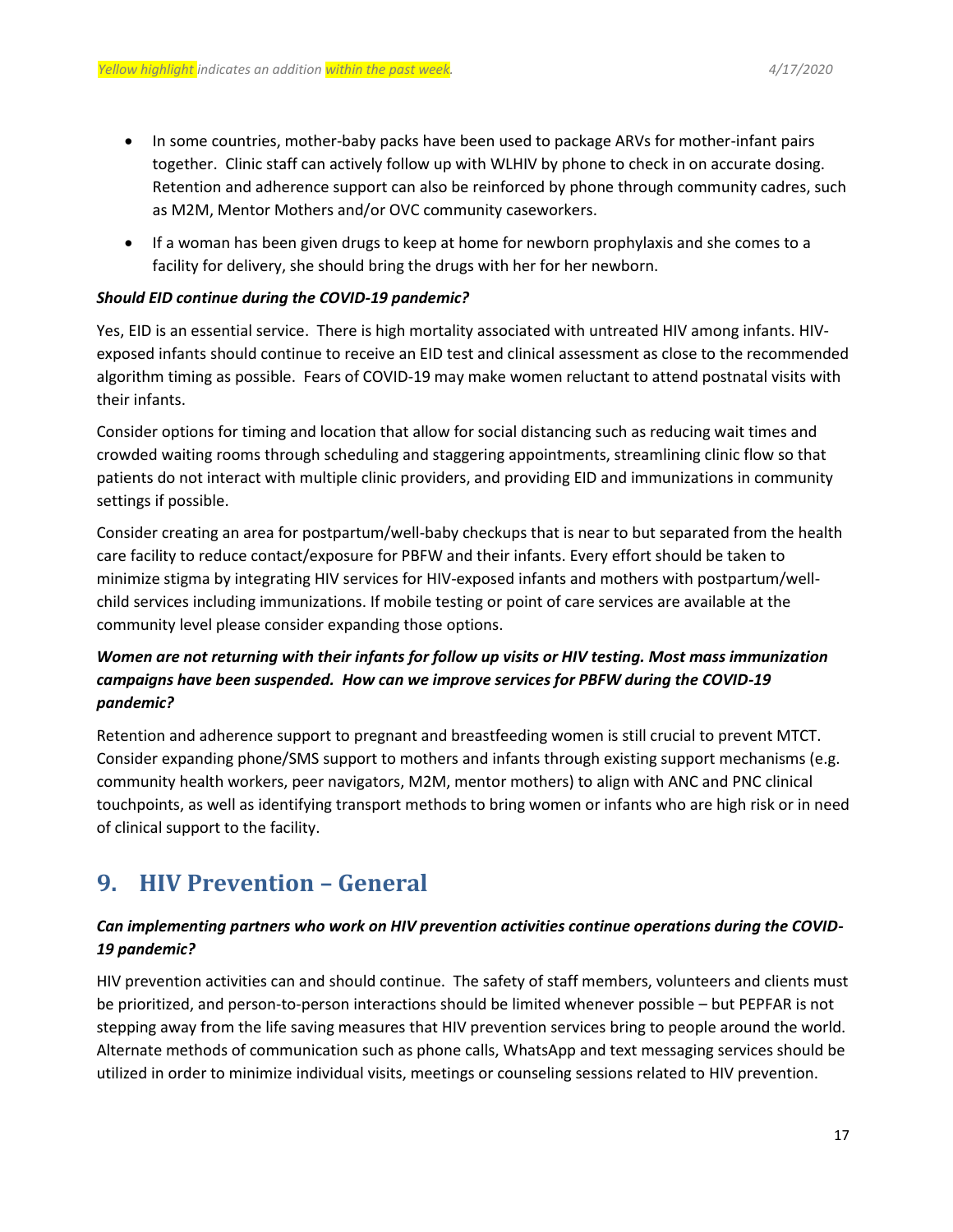## *Why are we concerned about HIV acquisition rates increasing during periods of confinement/social isolation/self-quarantines?*

Physical confinement measures are critical to contain the spread of COVID-19, but as these periods of confinement are extended, there is growing potential for increasing rates of sexual exposure for many people. Interpersonal violence, including sexual violence and violence against women and children may increase. Agencies need to work with IPs and Government to ensure that information about Gender Based Violence (GBV) is provided. Please see GBV specific FAQs. Sharing local contact options of responders who can address GBV related concerns may be initial options in some PEPFAR contexts.

## *What are some HIV prevention services that can be kept operational within the physical distancing parameters of COVID-19?*

Some examples such as the following should be considered based on populations at risk and budget availability:

- As PEPFAR teams prepare supply chain forecasts early, they should ensure that condom and lubricant supplies are also increased both to account for the increase in need, and because bulk packaging/delivery will be necessary once shipments arrive (i.e. clients will no longer be able to take 1 or 2 condoms at a time during a clinic visit or from a volunteer health care worker at a community gathering);
- Packaging of condoms and lubricants should be made in larger than normal quantities (akin to multi-month dispensing of ARVs) so that clients can obtain necessary supplies in sufficient quantities that allow them to minimize the number of collection visits they might need to make to a collection point. Distribution points or displays should be modified in order to allow clients to pick up these products without touching or handling products for other clients (e.g. avoid bowls). Clients are also encouraged to clean anything they pick up from collection points.

# <span id="page-17-0"></span>**10. HIV Prevention - PrEP**

### *Should PrEP be considered an essential prevention intervention during the COVID response?*

PrEP is an essential component of PEPFAR HIV programming. Strong advocacy for PrEP service delivery should continue as part of comprehensive combination prevention including counseling (by phone), condoms, and lubricants, or as outlined in country guidelines.

## *Can multiple months of PrEP be given on the first/initiation visit? What happens to the currently standard one-month check in visit?*

This should be assessed and decided by the client and provider together according to the client's needs. If a client is committed to taking several months of PrEP from initiation, then it should be allowed. Many clients express interest in taking PrEP but either don't start or don't follow-up at the one month visit. Follow-up one month after starting PrEP remains important but can be conducted through other available modalities, such as over the phone, or somewhere outside of the clinic space, in order to decrease facility congestion and adhere to social distancing guidance.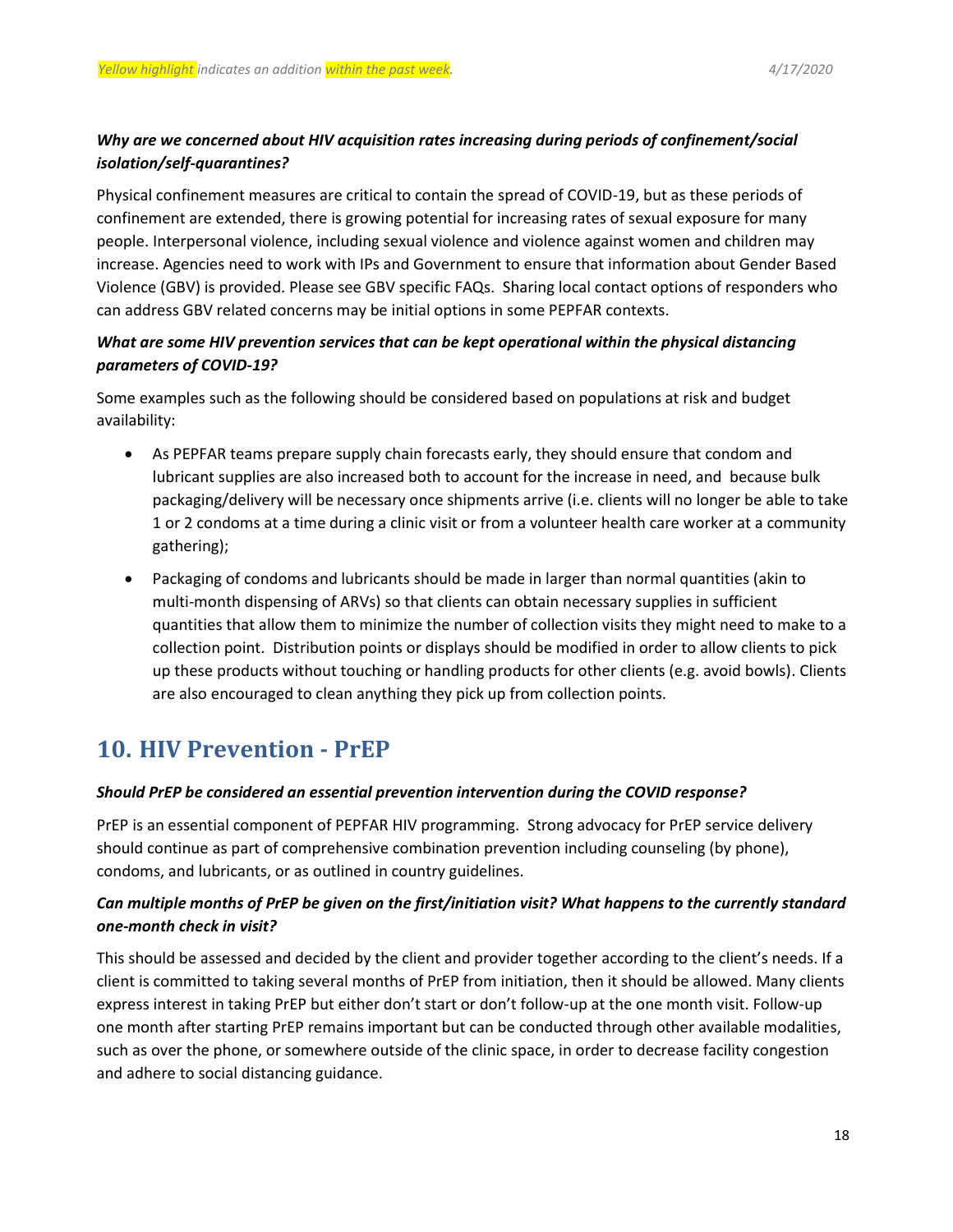## *With some reductions of direct hire staff in some countries due to evacuations and/or competing priorities because of COVID-19, how can we ensure PrEP services are properly supported?*

PEPFAR staff who have evacuated post continue to work from remote settings. Teams should address how IPs can make a determination how best to provide PrEP services and to provide USG agency oversight. As services are decentralized from clinics to lessen congestion, it will be important to communicate to clients where services can be accessed and provide a contact for continued communication, as needed.

## *Are there innovations or programmatic solutions that implementing partners (IPs) can utilize to keep PrEP services going during COVID-19?*

PEPFAR recommends moving PrEP services away from and out of clinics as much as possible, using virtual options for client initiations, refills and check-ins, decentralizing dispensing of PrEP through community delivery, and moving to multi-month dispensing (MMD) as much as possible. We recommend using SMS for refill and for adherence reminders, for example. Solutions for how some IPs have shifted to decentralized and/or virtual platforms will be shared in the coming weeks through PEPFAR and the PrEP Community of Practice.

### *Should demand creation for PrEP continue?*

Demand creation based on larger social gatherings, or social mobilization, should be paused for the duration of COVID-19 until social distancing requirements are relaxed in the specific community. However, other demand creation based on no-contact or limited-contact platforms such as radio, printed materials or virtual platforms such as videos, internet banners or podcasts should continue. With increased attention to social platforms (WhatsApp, Facebook, Instagram) to encourage community cohesion during physical isolation periods, community leaders and mentors can continue to encourage PrEP uptake safely from these settings.

### *How will PrEP be affected?*

For individuals already on PrEP, a 3-month supply of PreP medication should be given. Any interim or follow up visits to assess side effects should be done by telephone, SMS, internet, or e-mail if possible (with agreement of clients). Teams are encouraged to immediately calculate any increase in PrEP that would be required to dispense 3 months' worth of PrEP.

Community distribution and adherence support in small groups (less than 10 people present at a time) for PrEP may help support people and would not be a burden on the health care system. Adherence group meetings over the phone and use of SMS to send reminders is suggested as well. It is suggested that decentralized drug distribution approaches be considered for PrEP that include peer home delivery, scheduled community or private pharmacy pick-ups, distribution through pop-up pharmacies (that dispense other products such as products for hypertension, diabetes, HIV self tests, etc.).

Decentralized approaches can be used whether dispensing a monthly or 3-month supply. Note that it is up to the provider and client to decide how many months to dispense according to the needs of the client, and this can be done at any visit, including the first. As multi-month dispensing of PrEP occurs, it will be important to notify supply chain colleagues to ensure adequate supply planning.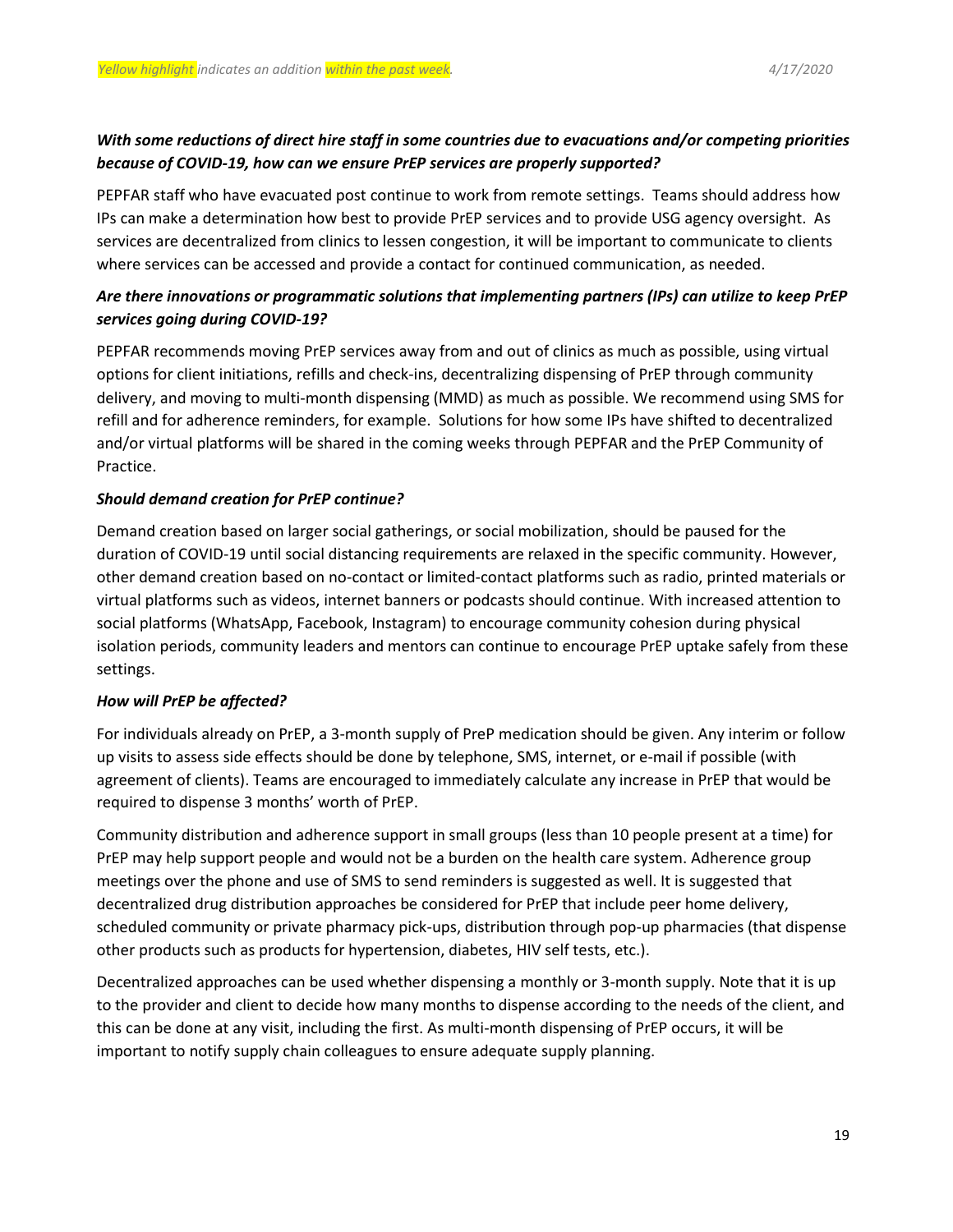## <span id="page-19-0"></span>**11. HIV Prevention – VMMC**

#### *How will VMMC services be affected?*

New VMMCs may be delayed or paused if guidance around mass gatherings renders them impractical. Post-operative follow-up should continue for circumcisions that have already occurred with consideration given for telephonic consultation as an initial screening, before an in-person visit. We acknowledge that prevention services for men may be impacted by COVID-19.

## *Should country teams continue reporting VMMC Notifiable Adverse Events and conducting investigations?*

Teams should continue reporting NAEs as they normally would. If guidance around travel/stay-at-home orders makes the investigation of NAEs impossible, please include that information in the initial notification email to [VMMC\\_AE@state.gov.](mailto:VMMC_AE@state.gov) **Investigations of any cases involving the death of a client should continue as normal to the extent possible**. Country teams should reach out to [VMMC\\_AE@state.gov](mailto:VMMC_AE@state.gov) for any further guidance as needed.

#### *What age considerations should be followed for VMMC once services are resumed?*

Due to increased risk of severe AEs in boys 10-14 years of age, PEPFAR's COP20 guidance changed the lower age limit for VMMC to 15 years. Countries were encouraged to prepare for this change in COP19 with full transition at the start of COP20. However, severe AEs have continued to occur among boys 10-14 and VMMC services are currently partially or fully paused due to the COVID-19 pandemic.

When VMMC services resume following the COVID-19 related pause, programs should:

- 1. Not circumcise boys age 10-14
- 2. For boys under 15 presenting for VMMC, provide other age-appropriate prevention services as outlined in COP20 guidance, counsel the client/parents on additional risks identified in boys 10-14 and encourage them to return for VMMC when the boy is 15 years or older.
- 3. Further information about use of the Shang ring will be provided when appropriate.

# <span id="page-19-1"></span>**12. Orphans and Vulnerable Children (OVC)**

*Per MER 2.4 guidance, OVC "active" beneficiaries are required to have a case plan and must be monitored at least quarterly. Due to "stay at home" restrictions imposed by host country governments during COVID-19, OVC frontline workers are in many cases unable to monitor children via direct contact. Can OVC continue to be counted as "active" if contact is not made in person?*

Yes. While direct contact is preferred in order to observe the status of the child and family, the MER guidance states that monitoring can occur "virtually where needed." During the COVID-19 period, it is expected that virtual contact may be the only option until operations return to normal. To be counted as "active," all OVC\_SERV requirements must be met, which includes: having a case plan that has been developed (or updated) in the last 12 months; at least quarterly monitoring; and delivery of at least one of the OVC services (listed in MER Guidance Appendix E) in each of the past two quarters. Documentation of any virtual contact should be recorded in the child's case plan.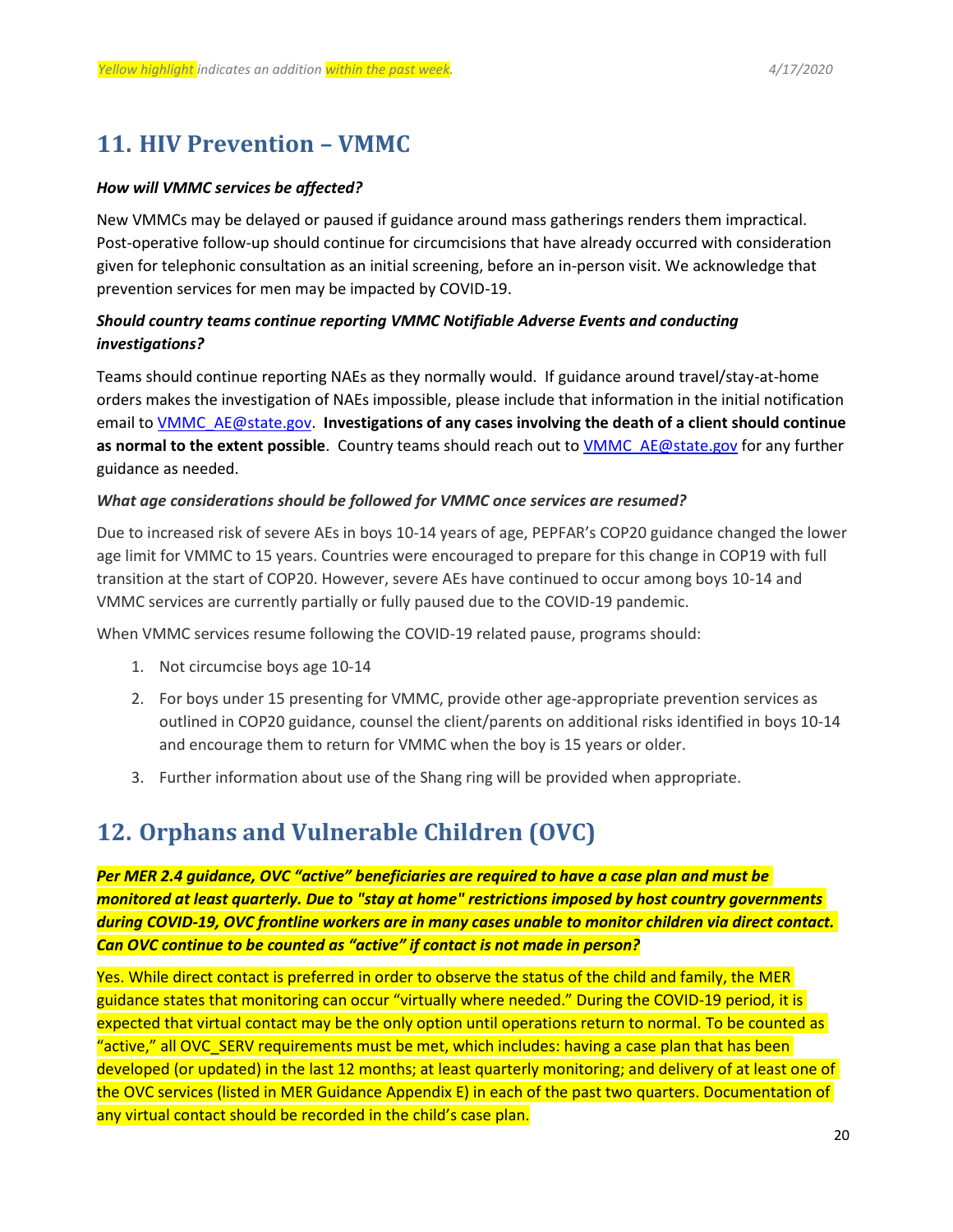## *As many OVC programs shift to providing temporary virtual support to children and families via remote case management, which services may be counted under OVC\_SERV?*

Any OVC service included in MER Guidance (Appendix E: Illustrative eligible services for active OVC beneficiaries) that can be delivered or facilitated via remote/virtual support, in line with host country government social distancing policies and guidelines, can be counted. For example, adaptations may include providing treatment literacy and adherence support, through routine phone, SMS, and/or WhatsApp communications and support. Remote case management can facilitate linkage to local food supplementation, hygiene supplies, social grants, and distance learning opportunities. IPs are also encouraged to incorporate COVID-19 prevention messaging per host county MOH guidelines and resources into their virtual support to households.

#### *HIV Risk Screening in OVC*

If OVC case management shifts to a phone-based virtual approach, consider including HIV risk screening of OVC with unknown HIV status in the list of phone-based services. Implementing partners can develop a list of children who warrant HIV testing to ensure children in need of testing be identified for HIV testing as soon as feasible.

## **OVC Enrollment in the Context of COVID-19**

### *Should enrollment in OVC programs continue in the context of the COVID -19 epidemic?*

The safety and wellbeing of OVC workers and potential beneficiaries are of the utmost importance and should be prioritized when assessing whether to continue enrollment during COVID-19. PEPFAR-supported cadres should follow host government guidance as it relates to new enrollments and avoid unnecessary interactions with potential beneficiaries in facilities and communities to reduce exposure to and spread of COVID-19. National approaches and sub-national unit operations to prevent COVID-19 transmission may vary within a given country or region.

If enrollment is not allowed nor feasible, programs should create a waiting list or tracking system to ensure that eligible beneficiaries who were not able to be enrolled due to COVID-19 can be rapidly enrolled when normal operations return.

## *If enrollments into OVC programs are feasible, which infants, children, and adolescents should be prioritized?*

OVC programming should follow current COP guidance. Populations to be prioritized for enrollment include:

- Children and adolescents living with HIV (C/ALHIV)
- HIV-exposed infants (especially those of adolescent mothers and newly diagnosed women)
- All infants, children, or adolescents who are exposed to abuse, harm, or violence

### *If OVC enrollment is allowed/feasible, how should enrollments of priority sub-populations take place?*

As previously discussed, OVC programs should explore the temporary use of telephone-based enrollment and referrals. In select cases (e.g. critically ill child/child failing treatment, child abuse), in-person referrals, enrollment, and immediate linkage to emergency services may be required (see PEPFAR FAQs regarding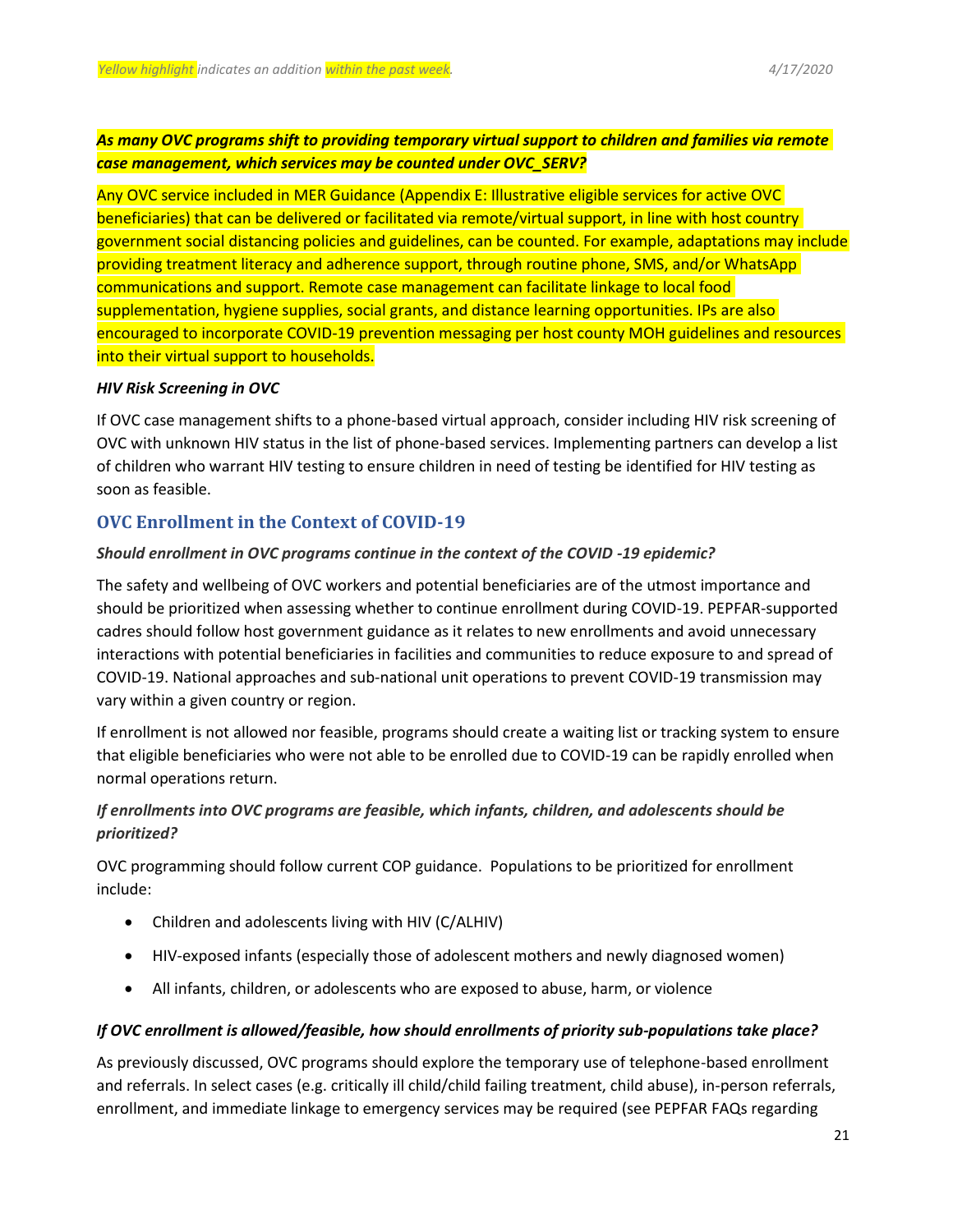home visits and GBV/CP). Key steps for enrolling priority OVC sub-populations in the COVID-19 operating context include:

- Update program MOUs, SOPs, and/or referral protocols between OVC and accredited clinical, child protection/social service, and law enforcement service providers to include an option for routine telephone-based referrals to the OVC program. Referrals to OVC should include accurate telephone contact information for each child's parent/primary caregiver.
- Designate relevant OVC case workers to serve as points of contact for phone-based referrals; ensure that the service providers mentioned above have case workers' current contact information; and ensure the provision of sufficient airtime for OVC case workers processing referrals via phone.
- Based on receiving a phone referral from a service provider, the OVC case worker contacts the child's parent/primary caregiver via phone; provides key information about the OVC program and the types of support provided; and offers OVC program enrollment to the family.
- If the parent/primary caregiver accepts OVC program enrollment, the OVC case worker proceeds to request additional child and family information via phone in order to complete the program enrollment form.
- The OVC case worker and parent/primary caregiver arrange an appropriate date and time for a follow-up call to conduct a broader assessment of the child and family in order to complete the OVC needs assessment form.
- The OVC case worker opens a new child and family OVC case file and initiates remote case management (including care plan development, relevant counseling, service linkage where feasible, and monitoring) via routine telephone checks-ins with the parent/primary caregiver.

Please see the FAQ on testing children under HIV Testing, and cadres working with children and families under HRH for further relevant information.

# <span id="page-21-0"></span>**13. DREAMS**

## *Given the inability to gather in groups, or in some cases in person, how should DREAMS IPs stay engaged with AGYW?*

A major priority during this time is to maintain contact with DREAMS AGYW in the most practical and cost effective way possible. Depending on the country and local context, this might be via SMS, phone calls, or other digital platforms such as WhatsApp. Please ensure that mentors and facilitators have adequate airtime and/or data to perform these functions. Ideally, mentors would maintain contact with AGYW in their cohorts and at the same frequency they would normally meet. Digital contact should be made both individually and as a group if possible. Partners should choose the best way to stay in touch based on their context.

Contact should focus on keeping AGYW engaged with her mentor and peers, providing referrals for time sensitive services, e.g. GBV response, FP, and PrEP, and reinforcing content that was already conveyed during in-person sessions. Delivery of new sessions from DREAMS curriculum should not be delivered over SMS or digitally.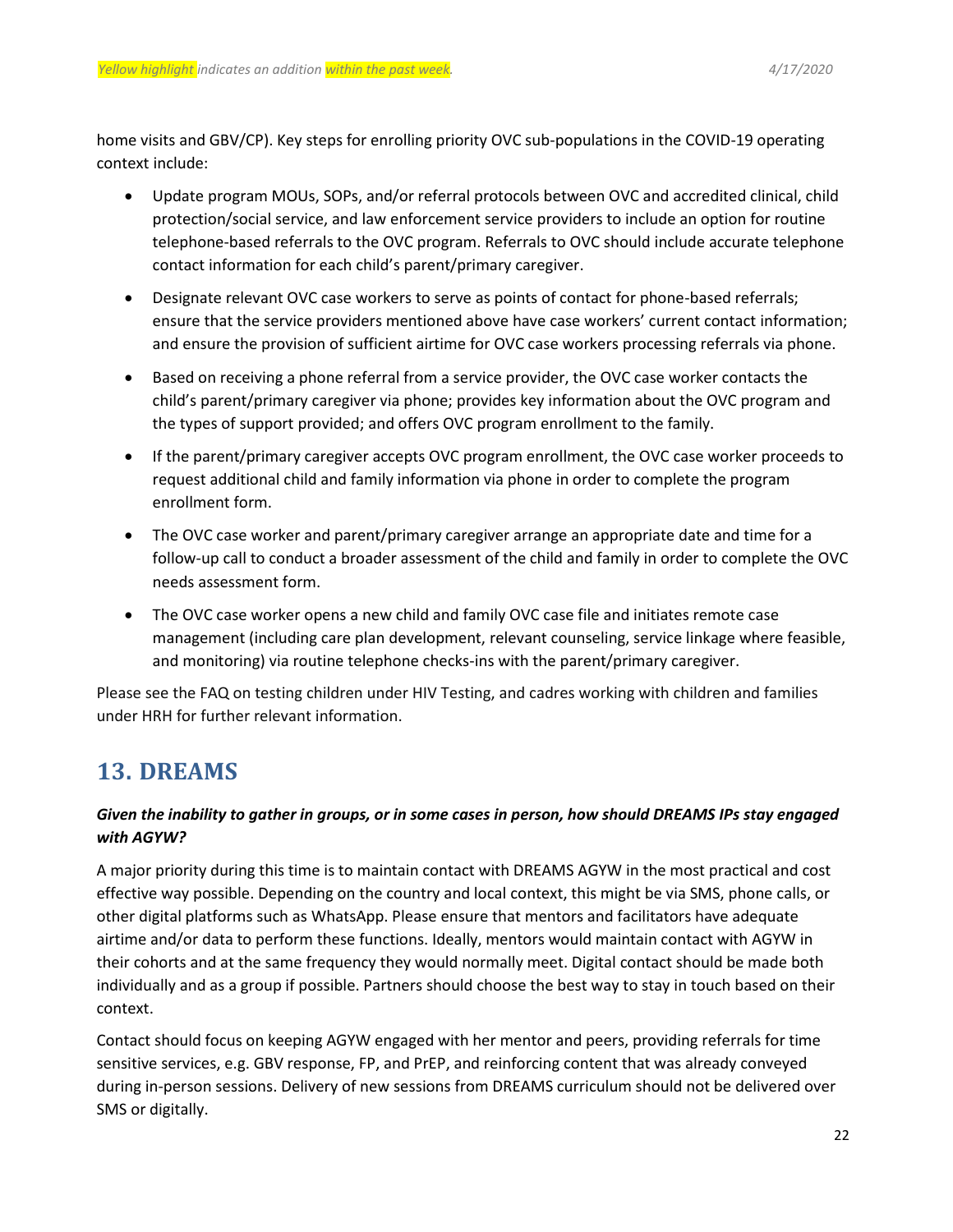#### *How will the key population and DREAMS activities be affected?*

With respect to prevention activities for KP and DREAMS beneficiaries, planning for smaller gatherings should begin. Group-based activities should follow local guidelines for mass gatherings (e.g. community mobilization and norms change sessions, parenting sessions, and 'safe space' sessions) and in-person groupbased activities may need to be paused. If multiple groups are meeting concurrently in a shared space, teams/partners should be sure that there is enough time and space between groups so that they are still adhering to the local mass gathering guidance. For DREAMS specifically, if possible, country teams should consider temporarily moving safe spaces that are currently held in facilities into community spaces identified by AGYW and mentors. If this is not possible, teams/partners may need to consider postponing safe spaces meetings until guidance allows for them to begin again.

Additionally, where feasible and appropriate, facility-based DREAMS services should be offered in the community with appropriate social distancing.

# <span id="page-22-0"></span>**14. Key Populations (KP) Services During the COVID-19 Pandemic**

Depending on how COVID-19 impacts your country, there may be significant interruptions in access to HIV services for key populations. This may lead to economic uncertainty, increased risk-taking behavior, further experience of stigma and personal violence. Community outreach and traditional peer outreach approaches will likely be disrupted and will need to be adapted based on the client's needs.

#### *Prioritize Uninterrupted HIV Treatment Access, Clinical Care, and Support for Key Populations*

- Services should be modified and decentralized so that all KPs can continue to access treatment, PrEP and viral load testing and other care through community platforms.
- Continued coordination and collaboration among community case management teams prioritizing virtual platforms to determine appropriate and needed differentiated services for KPLHIV

#### *Testing, Prevention and PrEP Services*

- Prioritize differentiated service delivery through community initiation and refill of PrEP and delivery of HIV testing including self-testing via mobile clinics, drop-in centers (DICs), and other community platforms or alternative arrangements for pickup or delivery of services
- Ensure peer outreach workers have enough supply of commodities and/or there are also community distribution points for commodities like condoms, lubricant and self-test kits.
- **Leverage Virtual Approaches**: Use of social media, phone, SMS, and alternative methods of communication by health care and peer workers may ensure critical services are continued.

#### *Ensure Safety of Key Populations*

- Programs should track reports of barriers to service delivery
- Work with IPs and engage KP community-based organizations to provide basic communications materials including infection prevention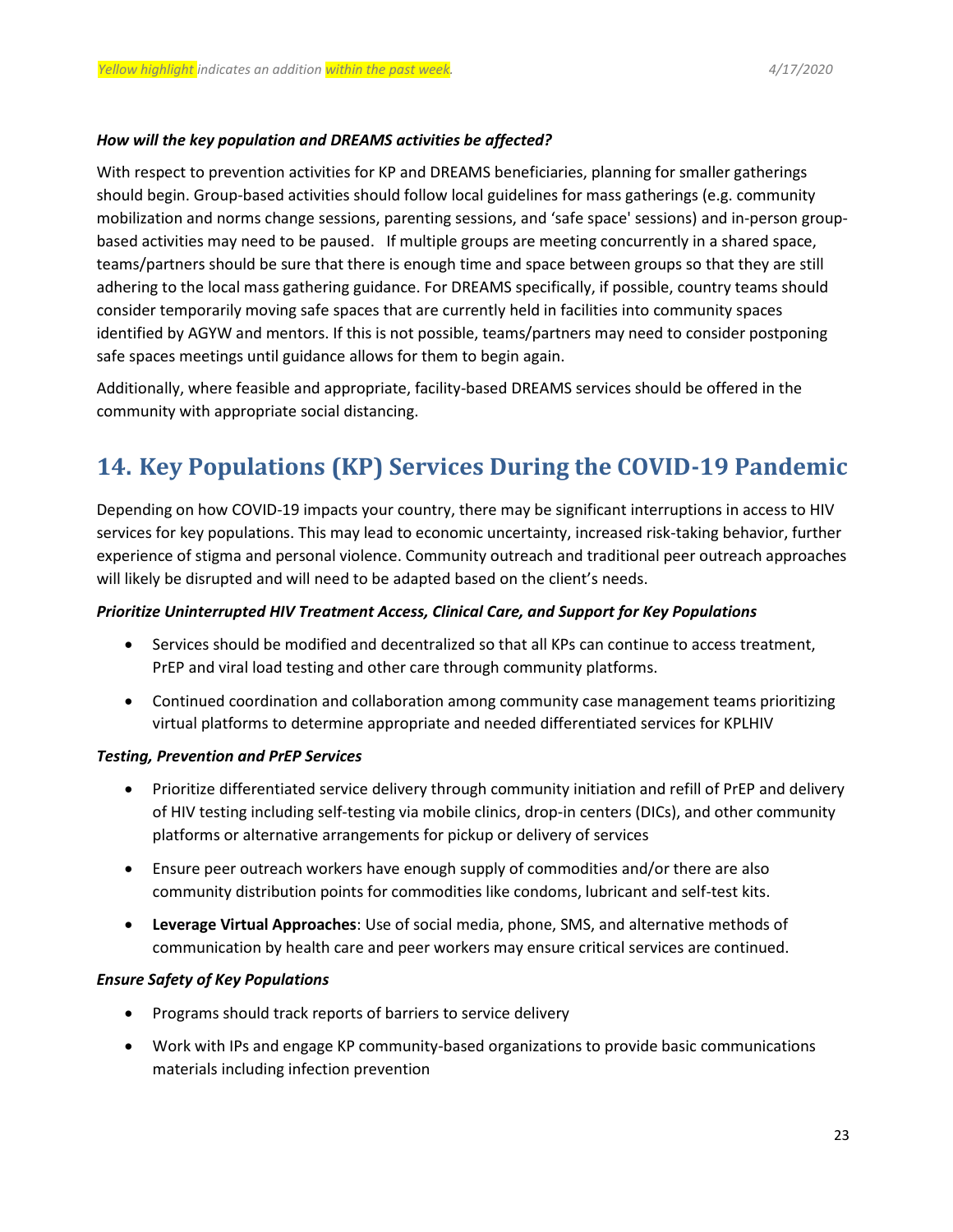Programs should ensure violence prevention mechanisms and referrals are functioning to track and link clients to needed services

#### *Is there an update on index testing for key populations?*

The evolving situation with COVID-19 may have implications for HTS implementation, monitoring and achieving HTS results, and teams are expected to operate under any COVID-19 related country guidelines as well as KP and HTS programming considerations below. However, given the progress made in recent months on ensuring HTS minimum standards through multiple processes, at this time, the previous halt on active index testing among key populations has been lifted. PEPFAR will work with country teams to ensure that either: (1) existing data confirm that current HTS provision at sites meets minimum standards or (2) sites are brought up to standards and assessed using vetted and valid tools. PEPFAR remains committed to ensuring all sites providing index testing services do so in a manner that meets established standards. Consult your S/GAC chair or PPM if needed.

# <span id="page-23-0"></span>**15. Gender-Based Violence (GBV) & Child Protection (CP)**

#### *What should all PEPFAR teams be aware of regarding violence during the COVID-19 pandemic?*

Domestic violence has sharply increased since the COVID-19 outbreak (Godin, 2020). Violence, particularly intimate partner violence (IPV), increases risk of HIV acquisition (WHO, 2013) and can negatively impact an individual's adherence, retention, and viral suppression (Hatcher, 2015), PEPFAR programs must respond to violence in order to maintain achievements in retention and viral suppression during the COVID-19 outbreak.   

All PEPFAR programs (both clinical & community) can respond to GBV and CP by: 

- 1. Advocating with host governments to designate child protection and GBV responders (and their organizations and government agencies) as essential and operational during lockdowns. This also includes child helplines and other remote services.
- 2. Working with local governments, community partners, local organizations, and other donors to continuously update lists/directories (e.g. contact information, opening hours) of all local GBV/CP response services and national hotlines that are functional, including both clinical and non-clinical supportive services.
- 3. Specific considerations for clinical and community partners are noted in the following FAQs. Additional resources can be found here: <https://gbvguidelines.org/en/knowledgehub/covid-19/>

**If there is immediate concern for a child being exposed to physical harm, abuse or neglect that requires urgent attention, this should be reported to the appropriate accredited authorities.** Please see FAQs on home visits.   

#### *How can clinical partners respond to GBV and CP issues during the COVID-19 pandemic?*

1. Ensure that all staff have access to an updated list of local GBV/CP responses services and national hotlines for referrals.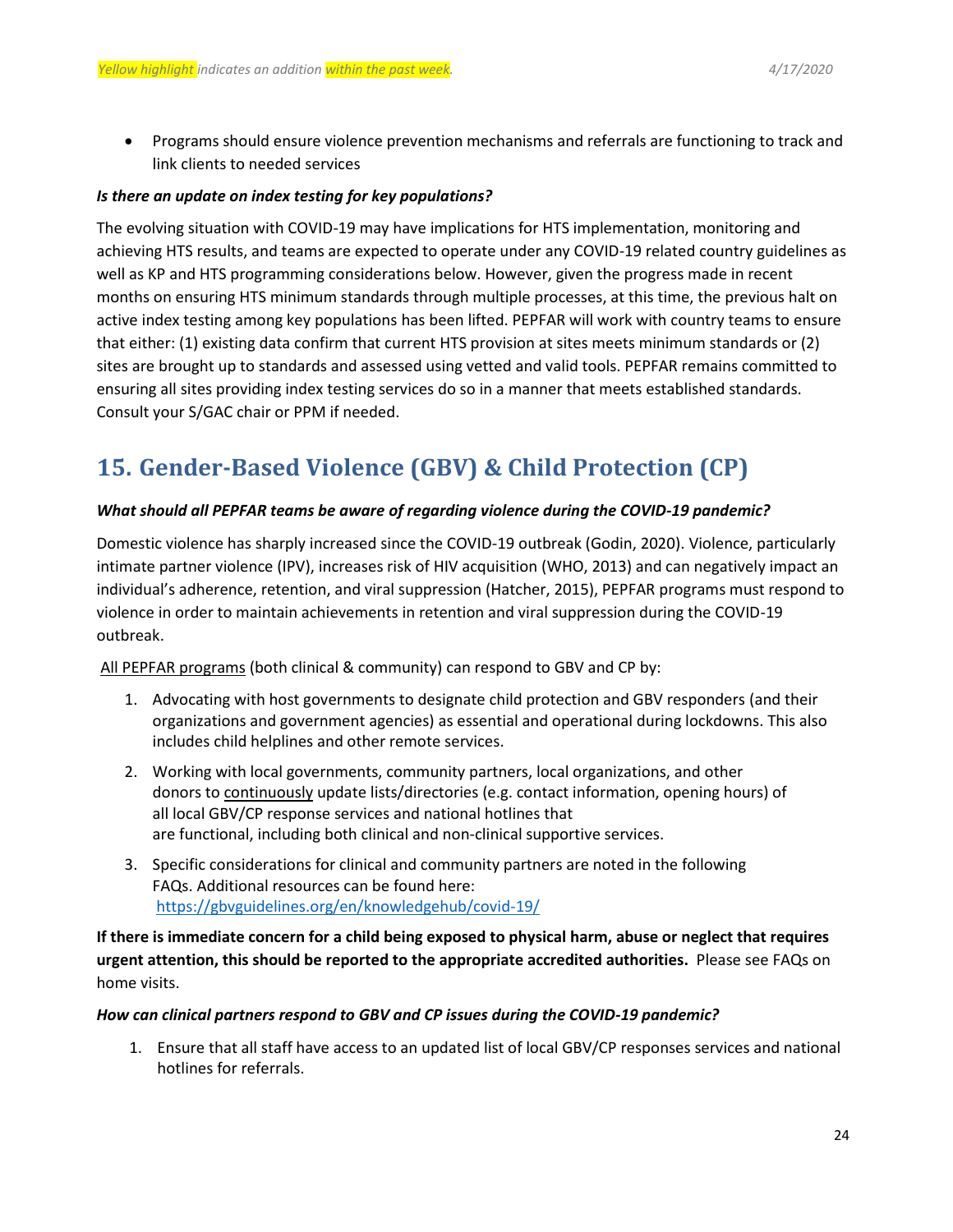- 2. Facilities should have printed material that provides information on functioning local GBV/CP services and national hotlines that providers can discreetly give to clients. Community partners and local organizations may already have materials available for distribution.
- 3. Providers should deliver age-appropriate first-line support (LIVES) to all clients who disclose violence and provide or refer clients to appropriate, functioning GBV response services.
- 4. Providers should help clients make a plan to stay safe at home while living in quarantine or isolation, including tips on how to safely access support. Ensuring privacy is critical (e.g., using a safety/code word if disclosing violence in proximity of the perpetrator). It is important to do no harm.
- 5. Providers should help clients find ways to discreetly and safely take their ARVs while in quarantine or isolation.  This is important for people who have not disclosed their status or use of ART or PrEP to their partner/family.
- 6. Ensure PEPFAR-supported specialized GBV/CP facilities or one-stop-centers have enough phone/internet credit to provide virtual psychosocial support and safety planning services.

#### *How can community partners respond to GBV and CP issues during the COVID-19 pandemic?*

Maintain and adjust communication 

- Implementing partners (IPs) should use calls, SMS, social media, and/or work with Governments to provide information about GBV/CP and COVID-19, including contact information for functioning GBV/CP response services.
- IPs with access to media such as radio, internet, or television can provide information on the risk for increased interpersonal violence during COVID-19 and resources available to those who need support.

Keep in contact with those at elevated risk for GBV or child abuse/neglect

- For participants who have disclosed experiences with violence or are potentially at higher risk for violence, staff (e.g., counselors, social workers, gender leads) may proactively reach out and discretely offer support, including developing a safety plan in the case of quarantine or social isolation and ensuring those in need know how to safely access support. Ensuring privacy is critical (e.g., using a safety/code word if disclosing violence in proximity of the perpetrator). It is important to do no harm.
- Programs that have existing relationships with individuals and families (e.g., OVC, DREAMS) should maintain communication using virtual platforms as possible. Please refer to the DREAMS FAQ on maintaining contact with AGYW.

Support frontline staff 

- IPs should ensure their field staff, mentors, and community health workers have the resources (e.g., internet connection, airtime) to reach out to PEPFAR participants to provide support, safety planning, and linkage to services as necessary.
- IPs should promote self-care and prioritize safety of staff, being cognizant of potential trauma during emergency situations.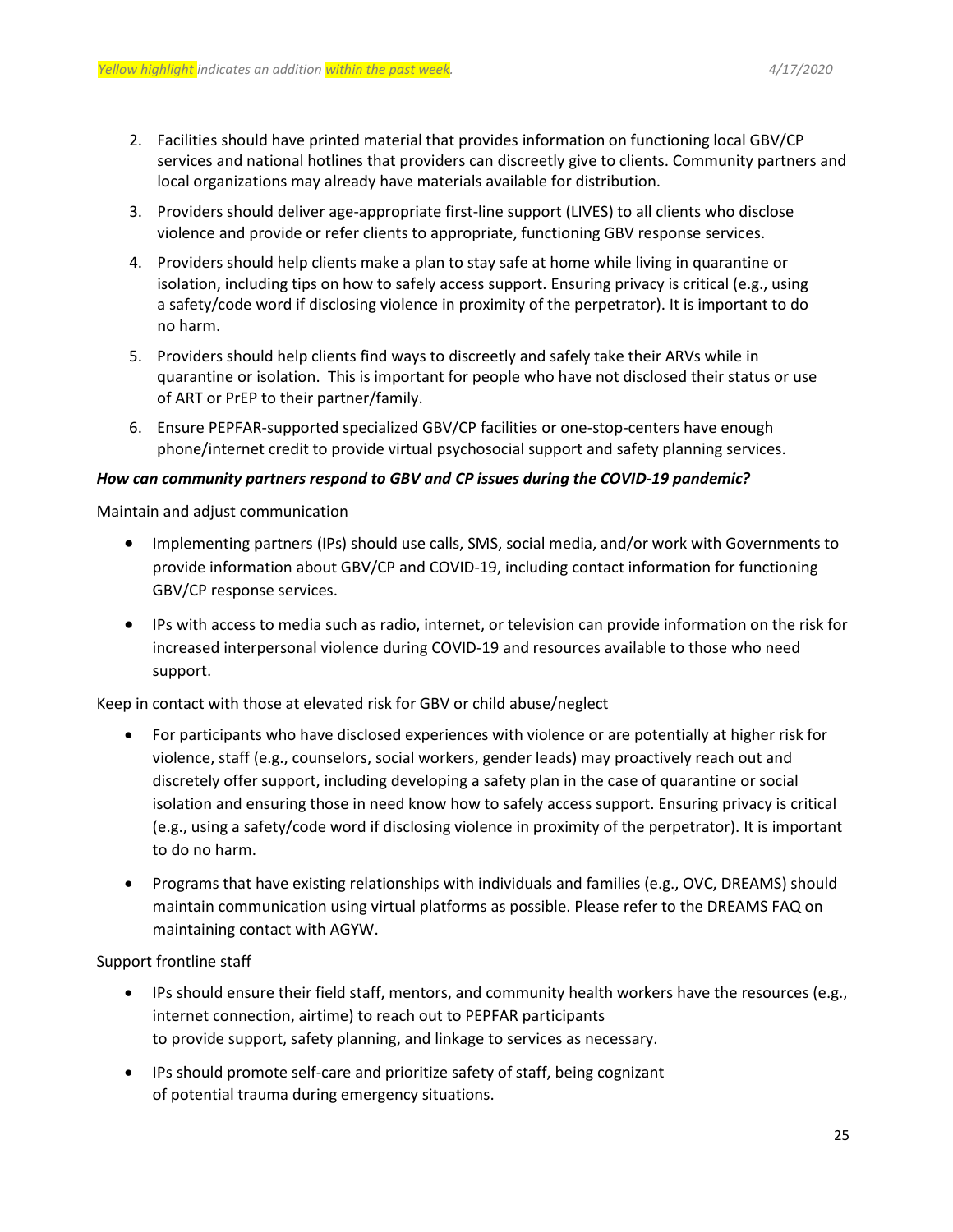Ensure appropriate response services are in-place and known 

 Ensure that all staff have access to an updated list of local GBV/CP responses services and national hotlines for referrals.

# <span id="page-25-0"></span>**16. Faith and Community Based Organizations**

## *How can Faith and Community leaders help with the multiplicity of challenges countries are facing due to the co-occurrence of HIV and a COVID-19 pandemic?*

- Provide accurate and timely information from reliable sources about COVID-19
- Use their influence to encourage their communities to follow government standards for social distancing and lockdowns
- Understand that meeting in congregations must be postponed until after the epidemic has subsided
- Encourage their congregations to maintain an adequate supply of ART
- Support community networks

Protect the most vulnerable including children who may be exposed to violence. [https://www.who.int/emergencies/diseases/novel-coronavirus-2019/advice-for-public/healthy-](https://www.who.int/emergencies/diseases/novel-coronavirus-2019/advice-for-public/healthy-parenting)

# <span id="page-25-1"></span>**17. Infection Prevention and Control**

#### *What measures should be implemented to reduce COVID-19 exposures in the healthcare setting?*

- The basic principles of IPC and standard precautions should be applied in all health care facilities and are critical to containment of SARS CoV-2.
- Health care facilities visits should be limited to those that are medically essential
- All facilities should have a designated focal point to oversee and monitor infection prevention activities; this individual should be supported to provide the basic principles according to WHO guidance which include:
	- o Written procedures for identifying and managing clients and staff with potential COVID- 19 exposures or illness;
	- o Systematic triage to identify ill persons;
	- o Strict adherence to hand hygiene and respiratory hygiene;
	- o Medical masks to be used by patients with respiratory symptoms;
	- o Prioritization of care of symptomatic patients
	- $\circ$  When symptomatic patients are required to wait for services; ensure they are placed in a separate waiting area.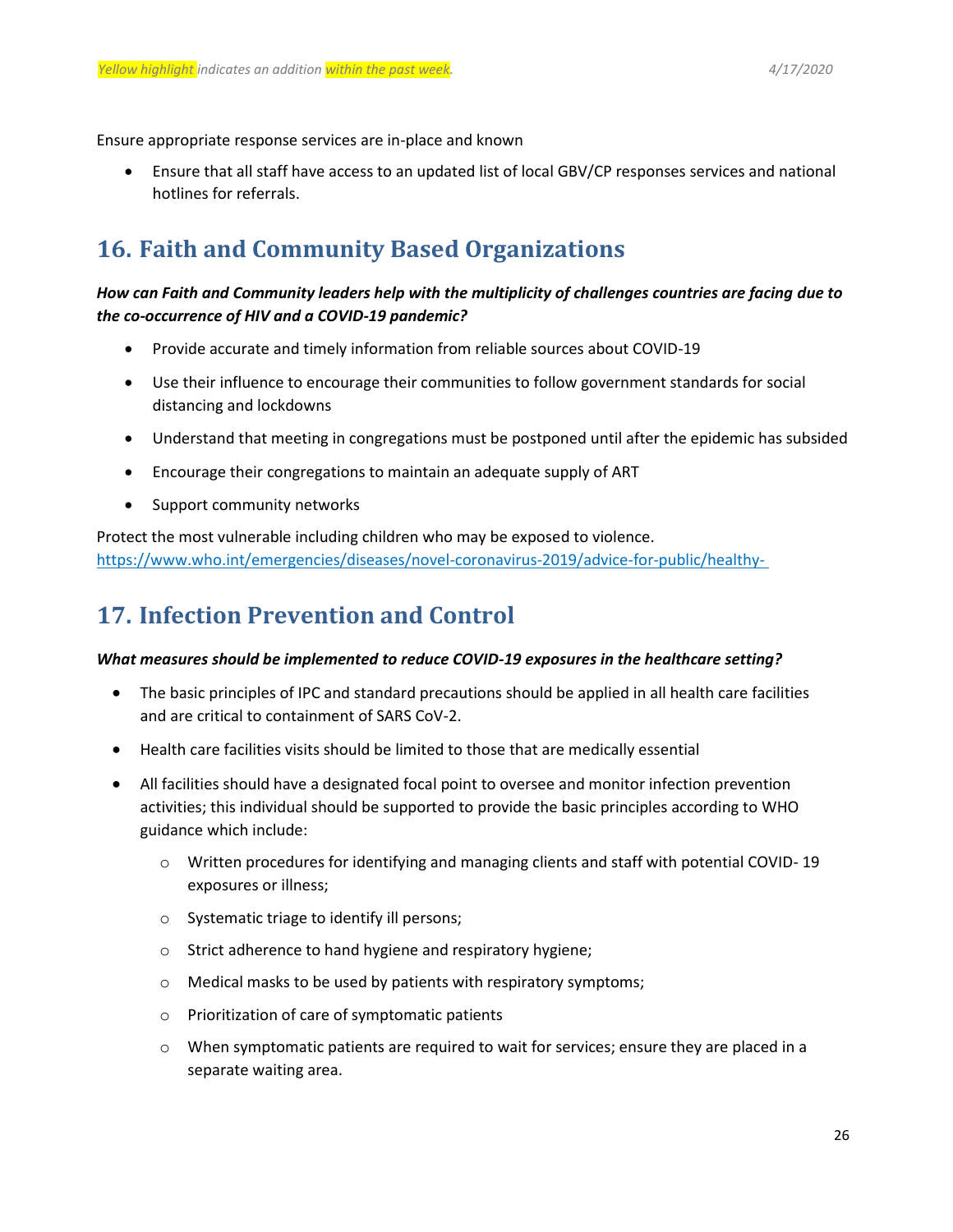- $\circ$  Appropriate supplies to allow implementation of contact and droplet precautions for all suspected COVID-19 cases;
- o Strict protocols for routine cleaning and disinfection of medical equipment and environmental (especially "high touch") surfaces
- o Education and training of staff regarding IC precautions for COVID-19
- o Airborne precautions are recommended only for staff performing aerosol generating procedures. These procedures include tracheal intubation, non-invasive ventilation, tracheotomy, cardiopulmonary resuscitation, manual ventilation before intubation, and bronchoscopy

Details can be found here:

[https://www.who.int/publications-detail/infection-prevention-and-control-during-health-care-](https://www.who.int/publications-detail/infection-prevention-and-control-during-health-care-when-novel-coronavirus-(ncov)-infection-is-suspected-20200125) [when-novel](https://www.who.int/publications-detail/infection-prevention-and-control-during-health-care-when-novel-coronavirus-(ncov)-infection-is-suspected-20200125)[coronavirus-\(ncov\)-infection-is-suspected-20200125](https://www.who.int/publications-detail/infection-prevention-and-control-during-health-care-when-novel-coronavirus-(ncov)-infection-is-suspected-20200125)

## **Non-medical (or Homemade) Masks**

## *Should IPs promote the use of non-medical (or homemade) masks as Personal protective equipment (PPE) in PEPFAR-supported health clinics/facilities?*

No. Non-medical or homemade facemasks are not considered PPE because they have unknown protective capabilities. This is consistent with bot[h CDC guidance](https://www.cdc.gov/coronavirus/2019-ncov/hcp/ppe-strategy/face-masks.html) and [WHO guidance.](https://www.who.int/publications-detail/advice-on-the-use-of-masks-in-the-community-during-home-care-and-in-healthcare-settings-in-the-context-of-the-novel-coronavirus-(2019-ncov)-outbreak)

## *Should IPs promote the informal production and use of non-medical (or homemade) masks to prevent community spread of COVID-19?*

- As of April 6, [CDC recommends](https://www.cdc.gov/coronavirus/2019-ncov/prevent-getting-sick/cloth-face-cover.html) the use of cloth face coverings to lessen transmission of COVID-19 in public settings where other social distancing measures are difficult to maintain (e.g., grocery stores and pharmacies) particularly in areas impacted by COVID-19. Under no circumstances should cloth face masks replace or substitute for the approved PPE recommended for frontline workers (e.g., healthcare workers, community workers) to protect themselves from coronavirus acquisition in health facilities.
- As of April 6, [WHO guidance](https://www.who.int/publications-detail/advice-on-the-use-of-masks-in-the-community-during-home-care-and-in-healthcare-settings-in-the-context-of-the-novel-coronavirus-(2019-ncov)-outbreak) takes a more cautious approach for non-medical masks used by the general public in community settings, citing the lack of evidence on effectiveness but also outlining a decision-making framework for policymakers.
- IPs should only consider this action if official policy, normative guidance, and/or agreement is obtained from host country governments. IPs should communicate at all times that non-medical masks are distinctly different from PPE.
- Community-based production of homemade face masks can also be integrated into current economic strengthening or income-generation activities, where such activities are already taking place and able to continue. Examples can include supplying raw materials along with training activities that are prudently adapted to ensure proper social distancing (e.g., virtual training through WhatsApp and other accessible technology).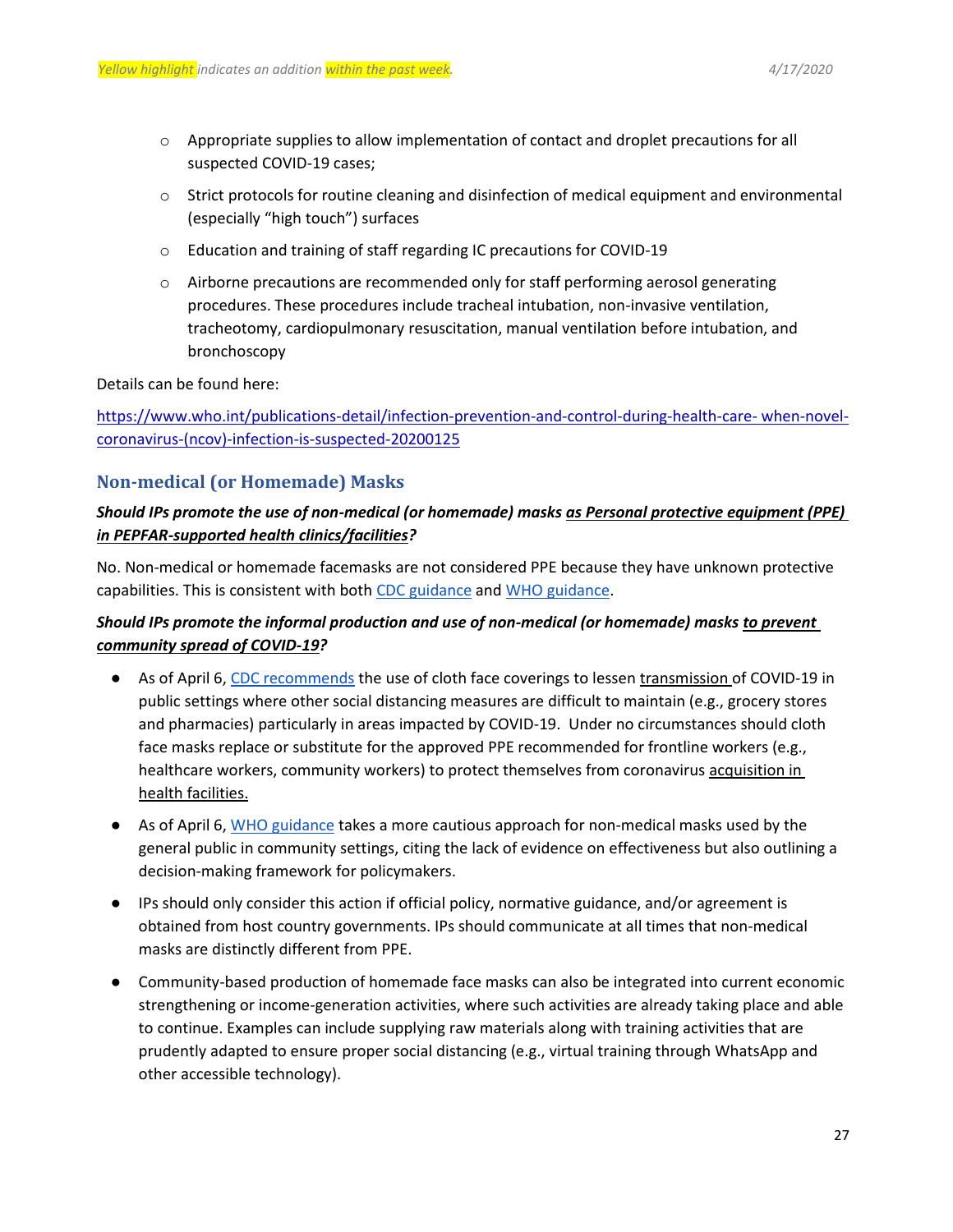● IP efforts should follow normative guidelines and standardized practices (such as th[e CDC guidance\)](https://www.cdc.gov/coronavirus/2019-ncov/prevent-getting-sick/diy-cloth-face-coverings.html) and coordinate closely with promotional campaigns (which may or may not be implemented directly by the IP) to ensure public sensitization on proper use, re-use, and disposal as well as limitations on personal protection.

# <span id="page-27-0"></span>**18. Laboratory Services**

## *How has COVID-19 affected the supply chain of laboratory products and what measures should be taken to minimize its impact?*

There are current delays for rapid test kits (RTKs) either manufactured in China or relying on key starting materials from China, and Asia, more broadly. Delays or pricing increases are being tracked and communicated as they arise. Current guidance is to place orders for laboratory commodities and RTKs **one month** earlier than normal, to account for potential shipping delays.

### *What is the overlap between viral load testing and SARS-CoV-2 testing, since they are both PCR- based?*

At present, most laboratories in the Africa region are using instruments and reagents for SARS-CoV- 2 testing that are different from those used for HIV viral load and EID testing; however, SARS-CoV-2 testing options are evolving rapidly and commonly used HIV viral load and EID instruments are anticipated to be coming online for SARS-CoV-2 in the short to medium term.

### *How will SARS-CoV-2 testing impact HIV VL testing?*

OUs should anticipate increased use of common consumables and PPE for COVID-19 and HIV-related testing in laboratories and anticipate and plan for diversion of or reductions in laboratory staff and other HRH available for HIV (VL/EID) testing due to COVID-19. Laboratories should prioritize testing based on local requirements. For HIV laboratory testing, EID and viral load services for children, PBFW, and adults with documented non-suppression on their last VL result should be prioritized.

### *What measures should be taken to ensure stocks of laboratory supplies?*

OUs should update current stock counts at national and subnational levels and forecast for additional consumable needs to accommodate increases in COVID-19 testing. It is recommended that orders be places at least one month in advance to reduce the risk of shipping delays resulting in stock outs.

### *Is there a plan to use HIV VL/EID platforms for SARS-CoV-2 testing?*

On Friday, March 13, the Roche SARS-CoV-2 Test received FDA emergency use authorization (EUA) and other manufacturers are developing COVID-19 tests that may be run on existing HIV VL/EID instruments.

## *What procedures should be carried out If testing for SARS-CoV-2 and HIV VL/EID are conducted in the same laboratories?*

In PEPFAR supported laboratories running COVID-19 and HIV-related testing on the same instrument, SOPs should be developed to account for prioritization of testing (e.g., COVID-19, EID, VL).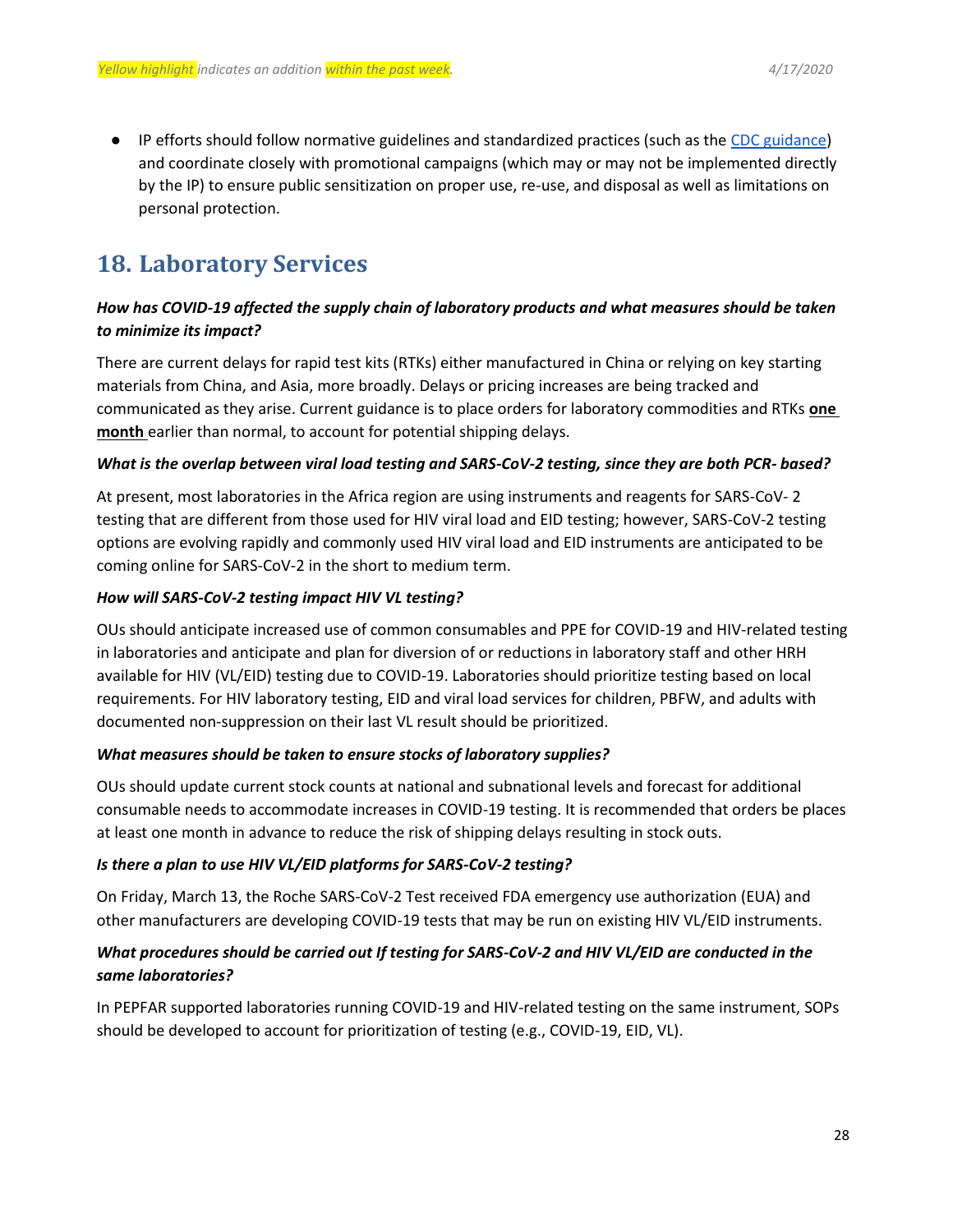# <span id="page-28-0"></span>**19. Supply Chain/Commodities**

#### *Decentralized Drug Delivery*

Decentralized drug delivery systems offer the opportunity to reduce risk in the health care setting and are recommended for all programs.

## **Supply Chain for ARVs**

## *We don't currently have enough stock to supply each recipient with six months of therapy. What should we do?*

PEPFAR advises country programs to access the current total stock on-hand in-country and develop a distribution plan to replenish all facilities and patient dispensing sites. If sufficient ARV stock is not available for 6 month dispensing for adults and adolescents and 3 month dispensing for children, countries should distribute the available drug supply with a goal that all clients have enough drug on hand to last for the next 3 months. This will require a change in procedure related to the maintenance of the minimum stock levels and buffer stock levels. Replenishment orders should be placed as soon as possible. Following this strategy will ensure that recipients of care will have sufficient ARVs in the coming months should there be additional disruptions in clinical operations or restrictions in distribution. PEPFAR is actively working to ensure supply security of HIV/AIDS commodities and will continue to provide timely updates using the USAID Supply Chain Activities Managers weekly call. USAID is also coordinating with Global Fund to ensure that ARVs are imported to prevent overstock and stock-outs. PEPFAR Country teams should work with Ministries of Health to ensure that multi-month dispensing policies are communicated to all HIV/AIDS providers, facilities, pharmacies, and supply chain to ensure continuity of services are assured. For recipients of care due for refills within the next 3 months, consideration should be given to providing additional supply early, and distributing stock to clinics rather than holding large quantities at central medical stores or provincial stores, in case local transportation and access to the clinics becomes restricted.

#### *Should we expect delays in ARV drug orders?*

A median delay of about 25 days is anticipated for adult and pediatric ARVs. Buffer stocks available in central warehouses should be sufficient to cover shortages caused by this delay. Deliveries of orders for antiretrovirals are delayed, because the majority of the US-FDA approved ARV manufacturers are based in India, which has been experiencing a lockdown in response to COVID-19. Originally planned for 21 days, the lockdown in India has now been extended until May 3, 2020.

Although pharmaceutical manufacturing is exempt from the lockdown, it is hampered by lockdown impacts on public transport and other logistics. Consequently, suppliers report operating at approximately 30 to 50 percent normal manufacturing capacity, and at least one manufacturer has completely shut down. Fortunately, in recent weeks, there has been an increase in manufacturing capacity and an improvement with in-country logistics (movement of truckers between states) as the lockdown continues. USAID, through GHSC-PSM, is actively pursuing other sources of ARVs.

### *Are there also delays expected for orders of non-ARV drugs?*

Non-ARV medications: Most orders for essential medicines (non-ARVs) have not been significantly impacted by COVID-19 disruptions in logistics. Chinese pharmaceutical and diagnostics suppliers are operating at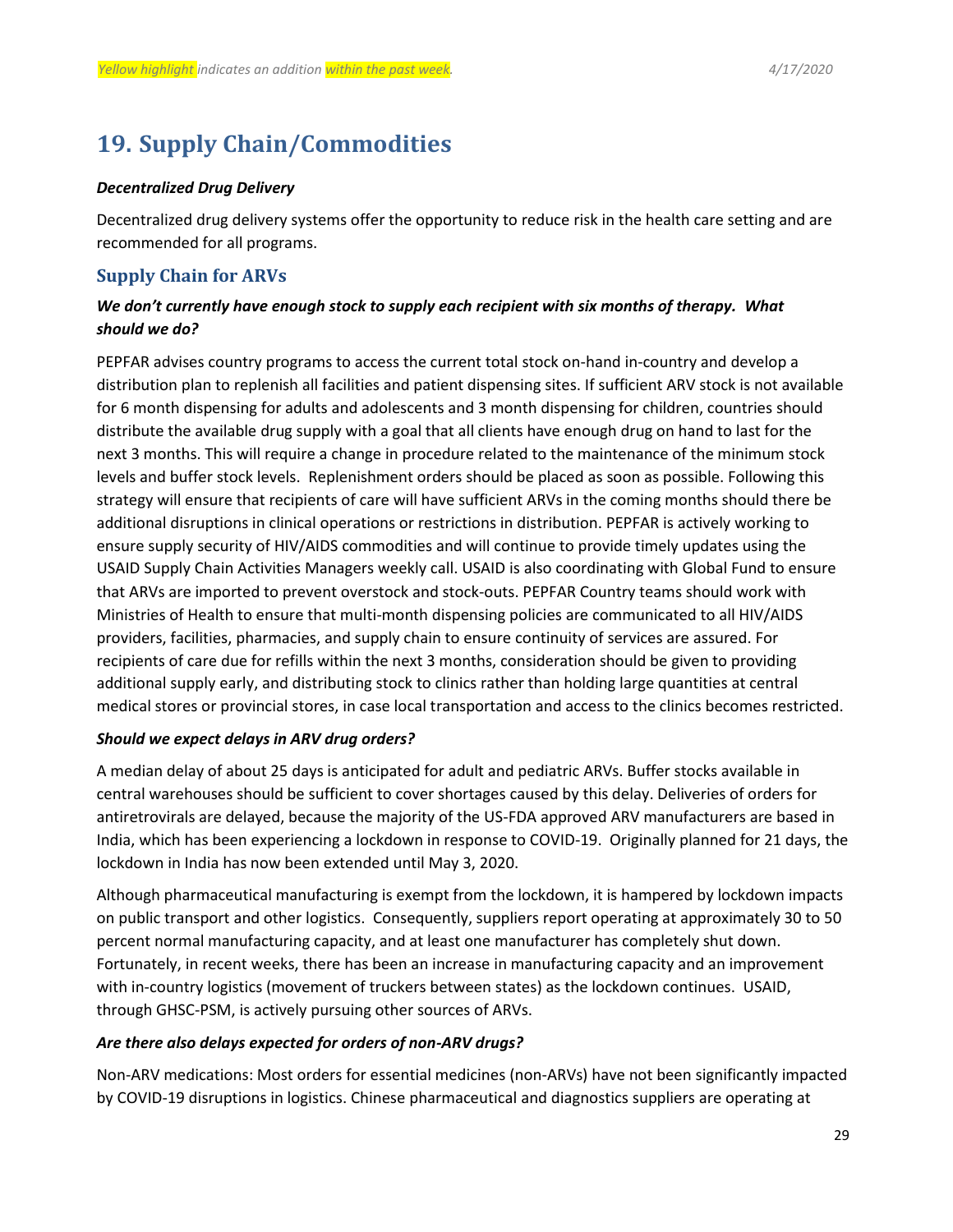nearly 90% capacity. Other essential medicines, including medicines used for TPT, are mainly sourced through USAID International Wholesalers based in the Netherlands and Denmark.

#### *What changes may be anticipated for the supply chain of drugs?*

As the COVID-19 pandemic continues to evolve S/GAC, USAID, CDC and GHSC-PSM have taken steps to monitor the situation as it pertains to availability of ARVs and other drugs essential to the HIV response. Because of anticipated delays USAID has instructed the Missions to place orders one month earlier than normal lead times would suggest. As mentioned above, additional stock may be required to activate 6MMD at a wider scale and commodity needs above COP19 and COP20 plans should be discussed with USAID and PSM immediately.

#### *What should be done to prevent country-level drug shortages?*

Consider the following interventions:

- Substituting products/formulations where necessary.
- Ongoing supply plan and inventory data (PPM/R) review to identify and respond to urgent need
- Decentralized distribution approaches (as highlighted above) that include: Home deliveries, community or private pharmacies, pharmacy in a box and automated lockers.
- Order staggering to prevent delivery delays
- Prioritization exercises across Task Order and as feasible across procurers to ensure that the most urgent need is met (across products, across countries)
- Reallocation of urgently needed orders to less impacted suppliers, as warranted and feasible

## **Tracking Supply Chain Impact**

#### *How will supply chain for COVID-19 be tracked?*

GHSC-PSM is in the process of developing a **COVID 19 Impact Dashboard**, which will allow Mission supply chain staff to track the impact of COVID-19 on their orders. Additionally, GHSC-PSM is developing a **Market Risk Map** by commodity portfolio to assess the long-term impact commodity portfolio to assess severity of the risk, probability of the risk, and timing of the potential risk to help inform our short and long-term mitigation strategies

How will USAID and GHSC-PSM Mitigate Risk?

- Early Identification of Delayed and At-Risk Orders
- Bi-weekly order status reports from all suppliers with supplemental calls as needed
- Ongoing monitoring of key raw material export data
- Ongoing market assessments to identify capacity constraints
- Ongoing updates on sampling restrictions and communications with QA labs
- Exploring alternate shipment modes to reduce delays
- Coordination meetings with WHO Access to Medicines and Health Products, and the Global Fund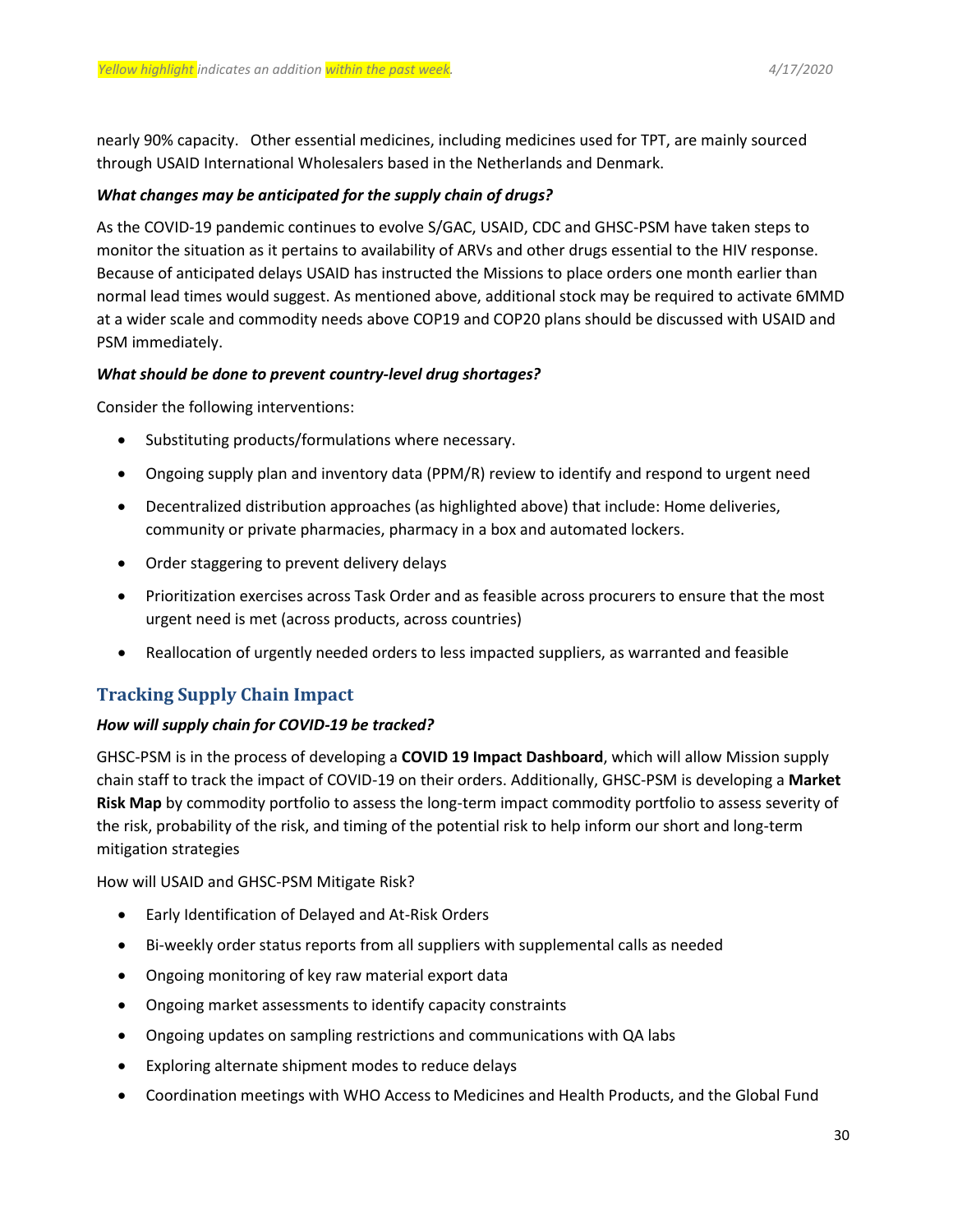## **Supply Chain for Personal Protective Equipment (PPE)**

#### *What about personal protective equipment?*

There is currently a world-wide shortage of personal protective equipment (PPE). PEPFAR has not procured PPE in large quantities in the past and cannot currently ensure appropriate or adequate supply. We are therefore asking teams to seek alternative sources at this time. Current financial commitments will be honored. It is important that health workers providing ART services in areas impacted by COVID-19 use PPE to protect against self-exposure and transmitting to our highly vulnerable population. PEPFAR will work to gather and disseminate information about alternative sources or solutions for PPE as they become available.

#### *Requirements for PPE can be found here:*

[https://apps.who.int/iris/bitstream/handle/10665/331215/WHO-2019-nCov-IPCPPE\\_use-2020.1-](https://apps.who.int/iris/bitstream/handle/10665/331215/WHO-2019-nCov-IPCPPE_use-2020.1-) [eng.pdf](https://apps.who.int/iris/bitstream/handle/10665/331215/WHO-2019-nCov-IPCPPE_use-2020.1-eng.pdf)

# <span id="page-30-0"></span>**20. Operations**

#### *How will operations at PEPFAR be affected and what measures should be taken to prevent disruptions?*

- Social distancing measures including quarantine have resulted in disrupted operations due to evacuations, travel restrictions and fragile communications networks outside of the larger cities. PEPFAR country teams should make all efforts to stay in communication with headquarters, and with implementing partners who may be most affected.
- Requests to utilize resources that support HIV services but also respond to COVID-19 should follow budget guidance that has been provided in a separate document. Agencies at Post must, in turn, consult with the S/GAC Chair with copy to **[SGAC\\_M&B@state.gov](mailto:SGAC_M%26B@state.gov)** ahead of granting approval for such activities.

# <span id="page-30-1"></span>**21. Reporting and SIMS**

#### *Is the PEPFAR Quarter 2 reporting deadline still the same?*

Recognizing challenges with site-level access in countries across the world, the PEPFAR Quarter 2 reporting deadline has been moved to **Friday, June 5th**. Detailed guidance is forthcoming from SGAC\_SI. We will closely monitor PEPFAR program implementation in the ensuing weeks and provide updated guidance as needed for Quarter 3 reporting.

### *Are we expected to continue SIMS implementation and reporting?*

All PEPFAR programs are under Chief of Mission authority therefore country teams and implementing partners should follow Embassy Front Office direction on all programing that requires personnel movement. There are updated WHO guidelines and public health recommendations regarding personal safety to determine the feasibility of in-person site monitoring visits during the COVID-19 response. Please also refer to the Operational Issues and Infection Prevention and Control sub-sections of this guidance document. We recognize that SIMS implementation and reporting has, and will continue to be, affected during this time. Similar to guidance issued regarding MER, the SIMS Q2 reporting deadline has also been extended. **The**